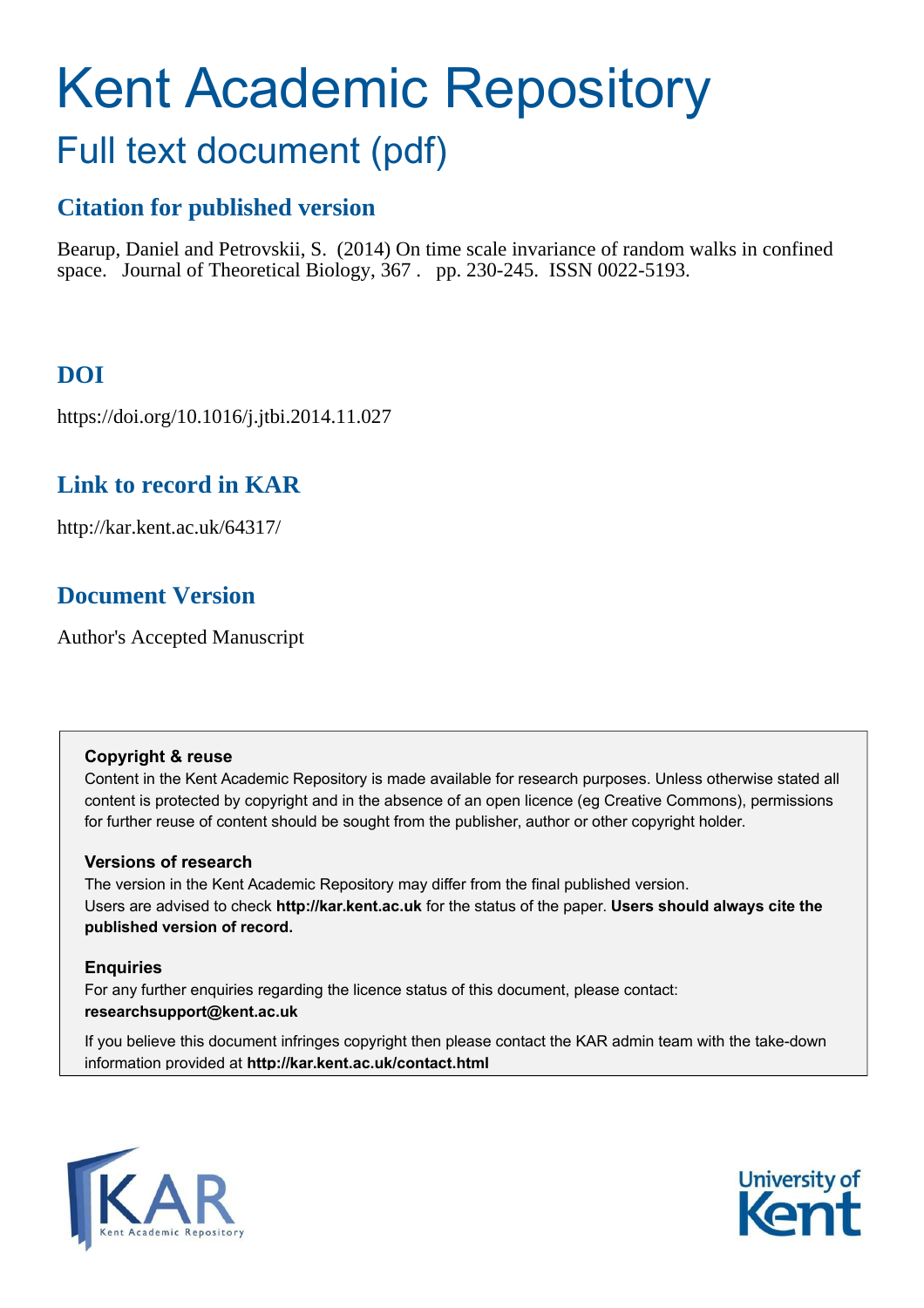### On time scale invariance of random walks in confined space

Daniel Bearup<sup>a,∗</sup>, Sergei Petrovskii<sup>b</sup>

a ICBM, University of Oldenburg, 26111 Oldenburg, Germany <sup>b</sup>Department of Mathematics, University of Leicester, Leicester, LE1 7RH, UK

#### Abstract

Animal movement is often modelled on an individual level using simulated random walks. In such applications it is preferable that the properties of these random walks remain consistent when the choice of time is changed (time scale invariance). While this property is well understood in unbounded space, it has not been studied in detail for random walks in a confined domain. In this work we undertake an investigation of time scale invariance of the drift and diffusion rates of Brownian random walks subject to one of four simple boundary conditions. We find that time scale invariance is lost when the boundary condition is non-conservative, that is when movement (or individuals) is discarded due to boundary encounters. Where possible analytical results are used to describe the limits of the time scaling process. Numerical results are then used to characterise the intermediate behaviour.

Keywords: random walks, time scale invariance, self similarity, confined space

#### <sup>1</sup> 1. Introduction

 Movement is always present in wild populations. Even species which are usually individually immobile, such as plants or sessile animals, have some means of dispersal in space, i.e. seed dispersal or a motile life stage. Naturally this movement can have significant effects on population dynamics, particularly if  $\epsilon$  movement mediates interactions, such as predation, between species [1, 2, 3, 4, 5]. Consequently it is beneficial, where possible, to incorporate the effects of movement into mathematical models of populations.

 One approach to modelling movement attempts to account for all stimuli that may influence an individual's behaviour [6, 7]. These models can be quite complex and may require detailed information about the individual's environ- ment [8]. As such they are typically used to simulate individual movement tracks rather than population level behaviour. For studies of whole populations

Preprint submitted to Elsevier Containers and Coronavia Coronavia Coronavia Coronavia Coronavia Coronavia Coronavia Coronavia Coronavia Coronavia Coronavia Coronavia Coronavia Coronavia Coronavia Coronavia Coronavia Corona

 $*$ Corresponding author. Tel:  $+49-(0)441-7983-612$ 

Email address: daniel.bearup@uni-oldenburg.de (Daniel Bearup)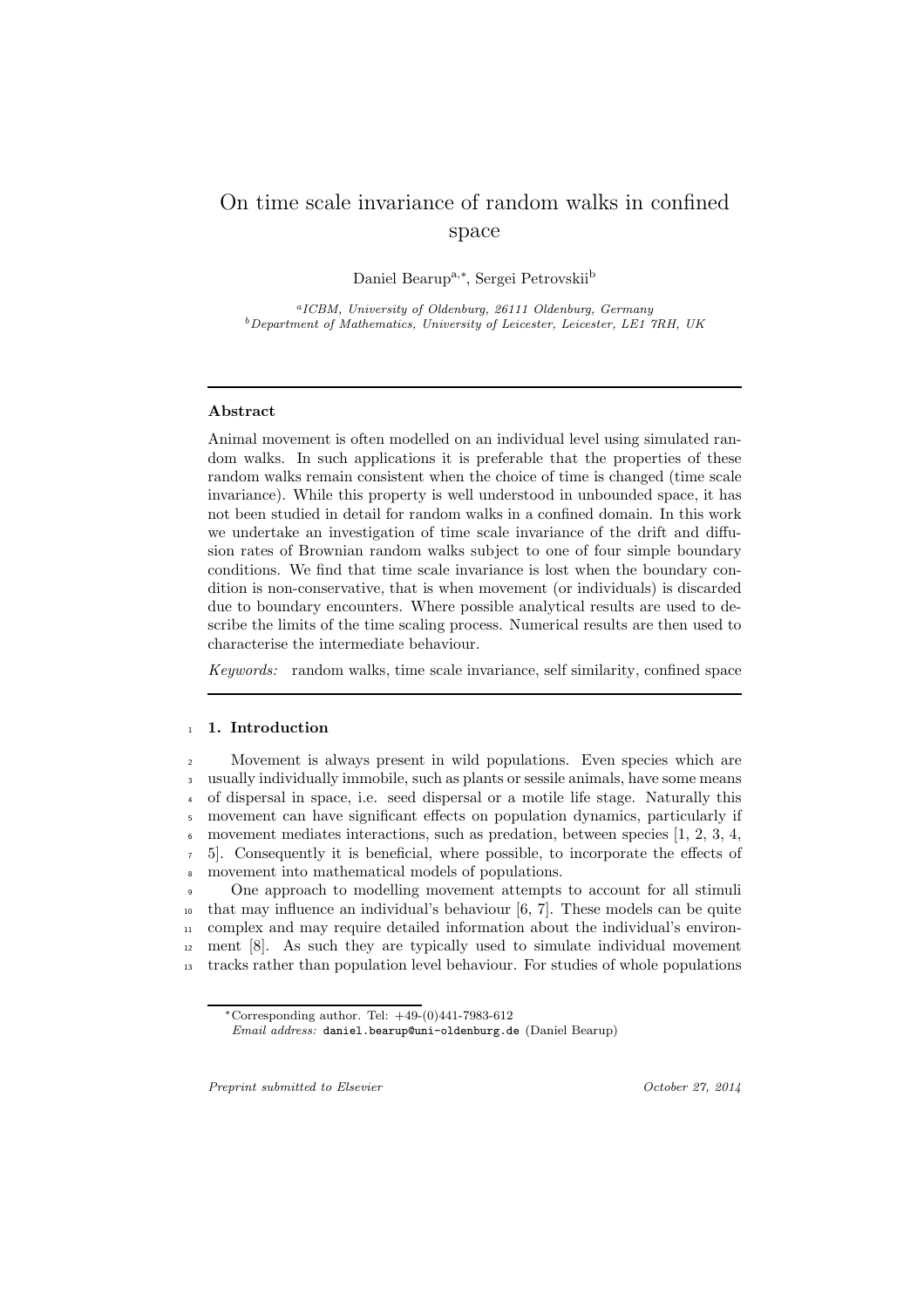(consisting of large numbers of individuals) simpler approaches, describing av- erage rather than specific behaviour i.e. mean field models, are usually needed. The diffusion equation is perhaps the most commonly used mean field model [2, 9].

 The microscopic theory connecting these approaches is the framework of random walks [10]; for example, the diffusion equation describes the behaviour of the simplest random walk, Brownian motion. By approximating movement by random walks, with known parameters, it is possible to extract the generic effects of movement. For example, a dispersal rate for the population can be de- rived and used to parameterise diffusion-reaction equations to model spatiotem- poral population dynamics [3, 11]. Optimal foraging patterns and encounter rates, with predators or traps, (even in relatively complex environments) have been studied in a similar way [12, 13, 14, 15].

 Many random walk models are implemented in discrete time, that is each 15 step takes a finite, non-zero period of time,  $\Delta t$ . It is clearly preferable that the generic properties of the random walk be insensitive to this parameter (scale invariance). Random walks generated by stable distributions have this property in unbounded space [16]. However, despite the ubiquity of boundaries in nature, the effects of time scaling in confined space have not been extensively studied. The only previous study on this subject that we are aware of [17] considers a model system which is not related to animal movement. It demonstrates that random walks with identical characteristics in unbounded space behave measurably differently in a bounded space.

<sup>24</sup> In this paper we undertake a more detailed study of this phenomenon using the drift and diffusion rates of individuals performing a Brownian walk in a bounded space. Section 2 introduces a model framework for individual move- ment in a bounded space and particularly focuses on how boundaries may be implemented. In a one dimensional system the effects of these boundaries can be described analytically in certain limiting cases. This is discussed in detail in Section 3. Intermediate cases are investigated using numerical simulations. These results are extended to more realistic two dimensional geometries in Sec- tion 4. Finally Section 5 summarises these results and discusses their wider relevance.

#### <sup>34</sup> 2. Random walks in a bounded space

 The size of individuals, relative to the typical dispersal distances, is usu- ally negligible. Consequently we treat an individual's position as a point,  $\mathbf{R}(t) = (x, y)$ , and its movement path as a continuous, curvilinear, track in space. However it is relatively rare for individuals to be monitored in anything approaching real time. Instead an individual's location may be recorded on an hourly, or even daily, basis depending on the species traits. Thus the true path is 41 approximated by a series of line segments  $({\Delta} \mathbf{r}_i)$ , Fig. 1, each representing dis-<sup>42</sup> placement in a fixed time period,  $\Delta t$  [2]. Typically the movement represented by each line segment arises from responses to a multitude of stimuli. Consequently, even if these responses are deterministic, the combined response is likely to be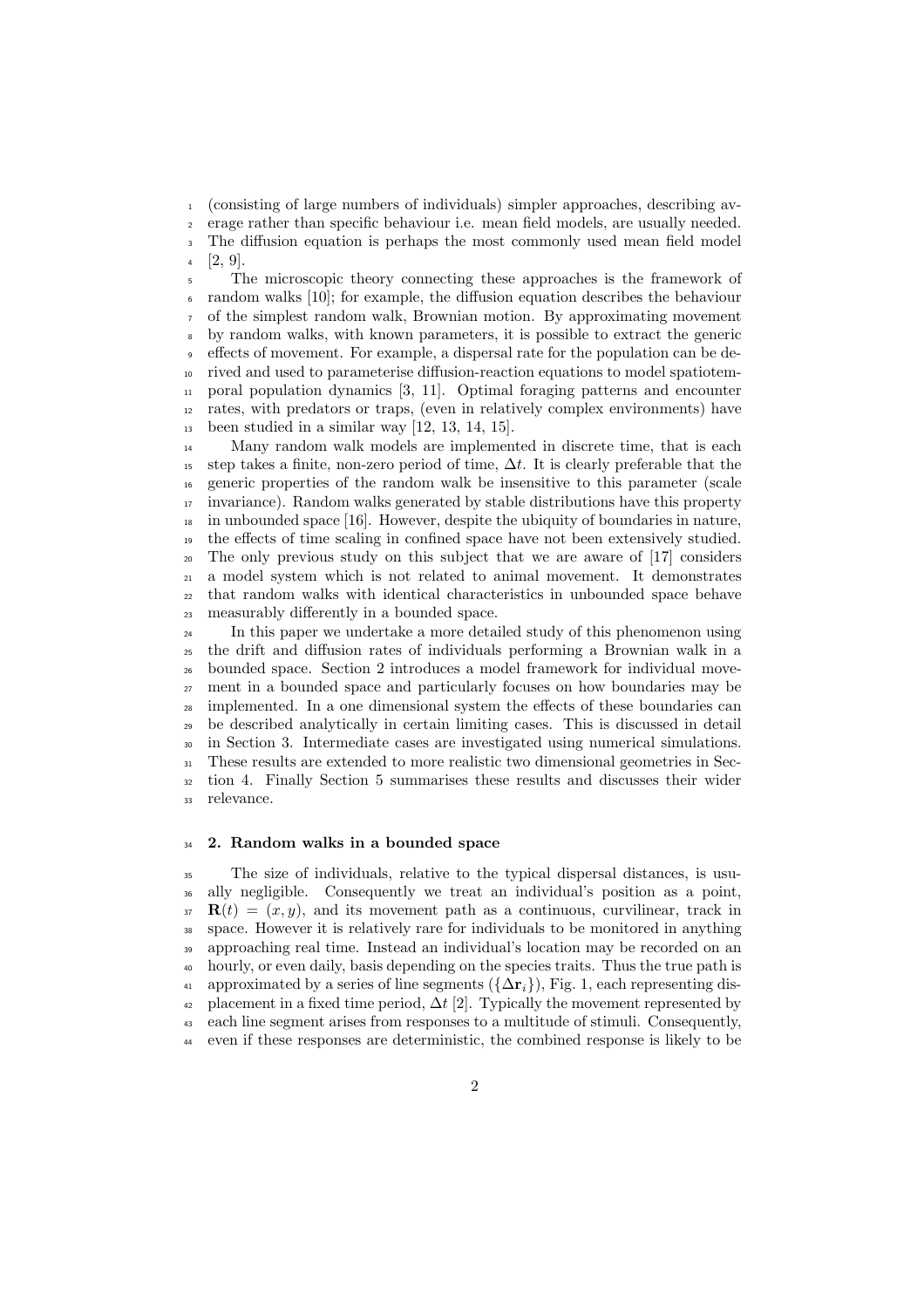

Figure 1: Discretisation of a continuous path using line segments. An individual's position, denoted by  $\mathbf{R}(t)$ , changes, over a period  $\Delta t$ , by a line segment,  $\Delta \mathbf{r}$ .

 complicated. It is for problems of this type, replacing a complicated determin- istic description with a simpler probabilistic one, that statistical mechanics was developed [18]. Thus we simulate movement paths, at a given sampling rate, as random walks by drawing these line segments from a suitably parameterised probability distribution. We will consider Brownian random walks, generated by line segments with normally distributed components, i.e. in two dimensions  $\Delta \mathbf{r} = (\Delta x, \Delta y)$  with  $\Delta x, \Delta y \sim \mathcal{N}(0, \sigma^2)$ .

 In this work we are particularly interested in the average movement be- haviour of a population of identical individuals performing the same movement pattern. This is typically characterised by two processes: drift, a movement biased in a particular direction, and diffusion, the spread of the population in space, cf [10]. The rates of these processes can be calculated from the mean and mean square displacements of the individuals as follows. The mean displacement is given by:

$$
\langle \Delta \mathbf{R}(t) \rangle = \sqrt{\mu_x^2 + \mu_y^2},\tag{1}
$$

<sup>15</sup> where  $\mu_x$  and  $\mu_y$  are the mean displacements in the x and y directions respec-<sup>16</sup> tively. That is:

$$
\mu_x = \iint_{\Omega} (x - x_0) g(x, y) dx dy,
$$
\n(2)

<sup>17</sup> where  $g(x, y)$  is the position probability density function (pdf) of the population <sup>18</sup> and  $\Omega$  is the (two dimensional) domain in which the individuals move ( $\mu_y$  is <sup>19</sup> defined analogously). The mean square displacement is given by:

$$
\langle \Delta \mathbf{R}^2(t) \rangle = \iint_{\Omega} \left( \sqrt{(x - x_0)^2 + (y - y_0)^2} \right)^2 g(x, y) dx dy.
$$
 (3)

<sup>20</sup> The drift rate,  $A$ , and the diffusion coefficient,  $D$ , in a two dimensional space <sup>21</sup> are related to these properties as follows [19]:

$$
A = \frac{\langle \Delta \mathbf{R}(t) \rangle}{t}, \qquad D = \frac{\langle \Delta \mathbf{R}^2(t) \rangle - \langle \Delta \mathbf{R}^1(t) \rangle^2}{4t}.
$$
 (4)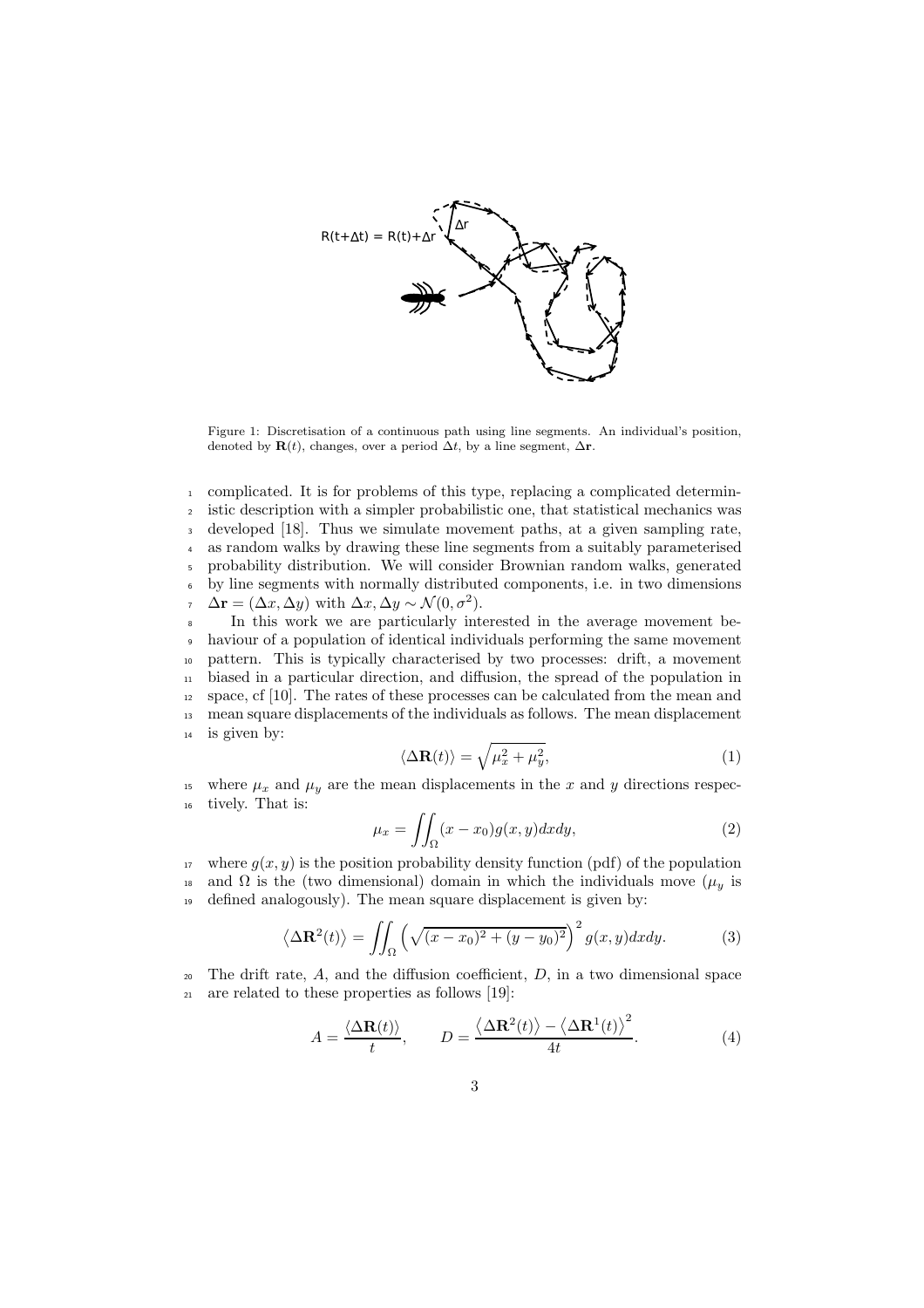

Figure 2: Sketch of the effect of encountering a boundary. A line segment which crosses the boundary is split into two segments, movement prior to the boundary encounter and movement after this event. The bold arrows show possible movement directions after the encounter.

<sup>1</sup> In unbounded space a Brownian random walk has no drift,  $A = 0$ , and second moment given by  $\langle \Delta \mathbf{R}^2(t) \rangle = 2n\sigma^2$ , where  $n = t/\Delta t$  and  $\sigma^2$  is the <sup>3</sup> variance of the underlying distribution. Thus the diffusion coefficient is:

$$
D = \frac{\sigma^2}{2\Delta t}.\tag{5}
$$

<sup>4</sup> This relationship allows us to rescale the random walk while preserving D. For 5 an alternative time scale,  $\Delta t = a\Delta t$ , we obtain the same dispersal rate by taking 6  $\widetilde{\sigma}^2 = a\sigma^2$ .

 However, when an individual encounters a boundary, its movement is mod- ified by that encounter, see Fig. 2. For instance, a barrier which the individual cannot cross, requires that the individual remain within the domain. This in- teraction clearly reduces the total displacement of that individual and thus its effective speed. Alternatively, encountering a trap will cause the individual to be removed from the population. In this case its movement should no longer contribute to the overall dispersal of the population.

 Moreover, the impact of these boundaries may not remain the same under the time-scaling process outlined above. For a relatively coarse time scale, with <sup>16</sup> associated relatively large  $\sigma^2$ , each encounter with a boundary must necessarily introduce a significant change to the behaviour of that individual. For much finer <sup>18</sup> time scales, with concomitantly smaller  $\sigma^2$  values, the impact of any individual encounter should result in a smaller alteration in individual movement.

 The two boundary types above correspond to simple Dirichlet and Neumann boundary conditions (cf. [2, 20]). A boundary which removes an individual from the population can be regarded as an absorbing boundary at which the popula- tion goes to zero (a Dirichlet condition). Such a boundary can be implemented in the random walk framework by discarding individuals which encounter it. An impenetrable barrier is represented by a no-flux condition (a Neumann con-dition). The most common implementation of this boundary condition in the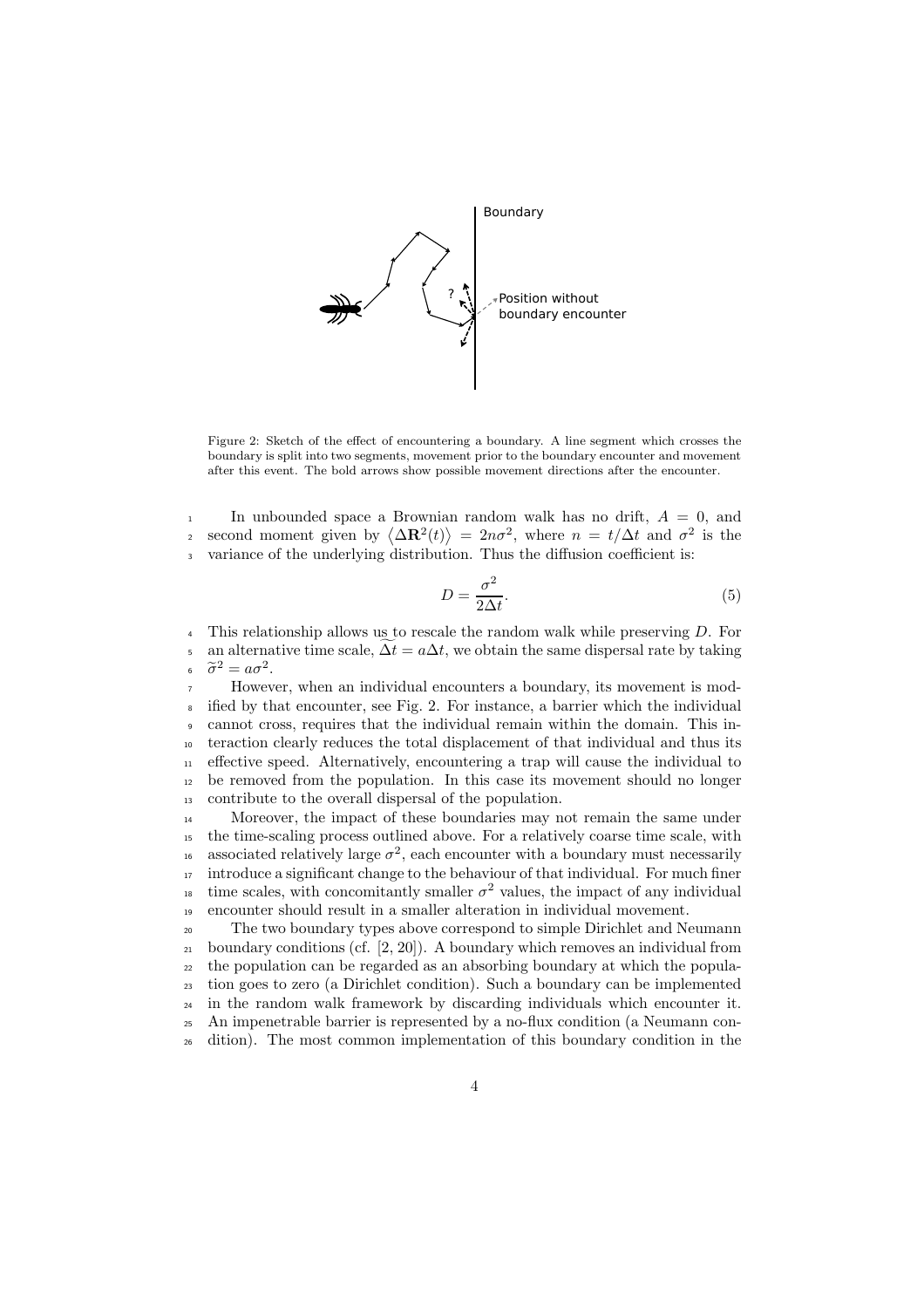

Figure 3: Sketch of different types of boundary effects. Details of these boundary types can be found in the text.

 random walk framework treats the individual's movement after the encounter as if it were perfectly reflected in the boundary, see, for example, [2]. A natural extension of this model considers an inelastic reflection, where the individual loses energy in the encounter and thus does not rebound so far as in the first case. In its most extreme form this results in the individual simply stopping at the boundary where the encounter took place. These models treat cases where the individual has no knowledge of the boundary. An alternative is to model the case where the individuals know the location of the boundary and choose not to cross it [21]. This is achieved by selecting steps that remain within the domain. These different types of boundary encounter are sketched in Figure 3.

#### 11 3. Behaviour of populations on a bounded line

 In the previous section we discussed how the proximity of a population to a boundary may affect its rate of dispersal. In this section we aim to make these intuitive ideas more quantitative. While real populations are typically able to move in at least two dimensions, we initially restrict our attention to populations constrained to move in a single dimension. In particular, individuals 17 are assumed to exist on a half line,  $0 \leq x < \infty$ , with either an impenetrable or <sup>18</sup> an absorbing boundary at  $x = 0$ .

<sup>19</sup> We consider random walks of duration t (without loss of generality  $t = 1$ ) 20 consisting of a finite number of steps of constant duration,  $\Delta t \in (0, 1]$ . It is <sup>21</sup> then clear that there are two limiting cases of the time-scaling process; referred <sup>22</sup> to as the one step limit and the infinite step limit. The one step limit 23 corresponds to taking  $\Delta t = t = 1$ , and is the coarsest possible random walk <sup>24</sup> as it contains a single step. Naturally the **infinite step limit**, obtained as 25  $\Delta t \rightarrow 0$ , is a smooth random walk which contains an infinite number of steps.<br>26 It is relatively straightforward to derive the mean and variance of Brownian <sup>26</sup> It is relatively straightforward to derive the mean and variance of Brownian <sup>27</sup> random walks analytically for these limiting cases.

28 In particular, the final position,  $x_1$ , of an individual, released at  $x_0$ , is char-<sup>29</sup> acterised by a probability density function (pdf). For a single step random walk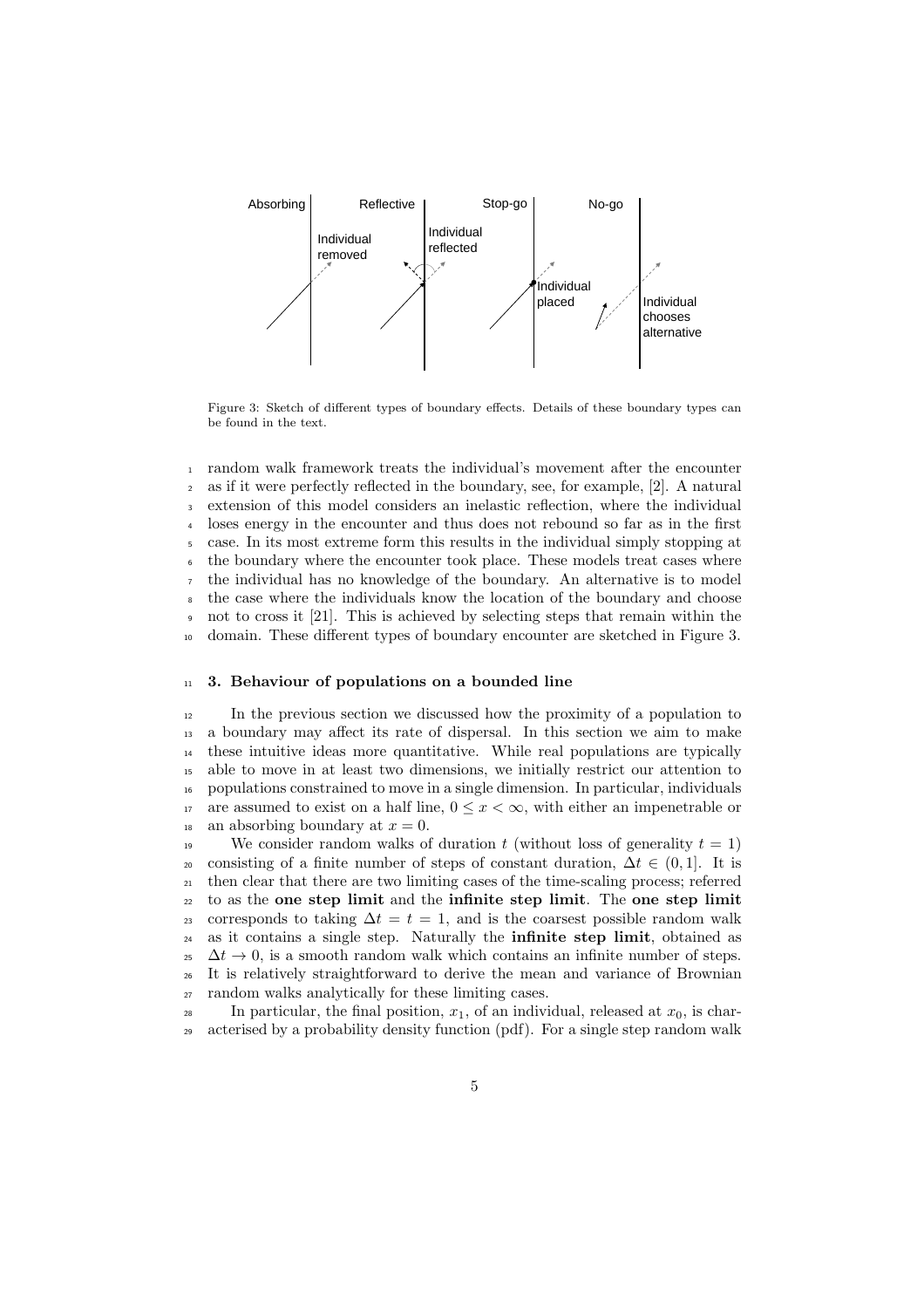| one step limit              | pdf $(x > 0)$                                                                                                                                                                                                                                                                                                                                                                             |                   |
|-----------------------------|-------------------------------------------------------------------------------------------------------------------------------------------------------------------------------------------------------------------------------------------------------------------------------------------------------------------------------------------------------------------------------------------|-------------------|
| (i) reflective              | $f'_r = f(x_1; x_0, \sigma^2) + f(-x_1; x_0, \sigma^2)$                                                                                                                                                                                                                                                                                                                                   | 2                 |
| (ii) stop-go<br>(iii) no-go | $f'_s = \begin{cases} \frac{1}{2} \left(1 - \text{erf}\left(\frac{x_0}{\sqrt{2\sigma^2}}\right)\right)\delta(x) & x_1 = 0 \\ f(x_1; x_0, \sigma^2) & x_1 > 0 \end{cases}$<br>$f'_n = 2f(x_1; x_0, \sigma^2)/\left(1 + \text{erf}\left(\frac{x_0}{\sqrt{2\sigma^2}}\right)\right)$<br>$f'_a = 2f(x_1; x_0, \sigma^2)/\left(1 + \text{erf}\left(\frac{x_0}{\sqrt{2\sigma^2}}\right)\right)$ | $\left 21\right $ |
| (iv) absorbing              |                                                                                                                                                                                                                                                                                                                                                                                           |                   |
| infinite step limit         | pdf $(x \geq 0)$                                                                                                                                                                                                                                                                                                                                                                          |                   |
| $(v)$ imperetrable          | $f_i^{(\infty)} = f(x_1; x_0, 2Dt) + f(-x_1; x_0, 2Dt)$                                                                                                                                                                                                                                                                                                                                   | [20, 22]          |
| (vi) absorbing              | $f_a^{(\infty)} = (f(x_1; x_0, 2Dt) - f(-x_1; x_0, 2Dt)) / \text{erf}\left(\frac{x_0}{\sqrt{ADt}}\right)$                                                                                                                                                                                                                                                                                 | [20, 22]          |

Table 1: Probability density functions for Brownian random walks on the half line. Note that f refers to Eq.  $(6)$ .

 this pdf can be obtained by applying the chosen boundary condition to the step length distribution used. For random walks with multiple steps deriving the pdf of the final position in this way becomes increasingly difficult as more steps are added, i.e. as  $\Delta t$  decreases, see Appendix A. However, in the infinite step limit we satisfy the conditions used when deriving the mean field approximation of this system, i.e. the diffusion equation. A pdf for the position of a walker,  $u(x, t)$ , can then be obtained by solving this equation subject to appropriate initial and boundary conditions. Having obtained such a pdf the mean and 9 variance for any given release point,  $x_0$ , can be found as discussed in Section 2. These limiting cases provide a structure for the time-scaling process. How- ever to completely understand its effects on random walks we must also consider 12 intermediate choices of  $\Delta t$ . Since the position pdfs in these cases can be quite complex they are analysed with numerical simulations rather than analytically. We begin by considering the effects of an impenetrable boundary.

#### <sup>15</sup> 3.1. Effects of an impenetrable boundary

<sup>16</sup> As noted in Section 2 there are several ways to implement an impenetrable  $17$  boundary: individuals may bounce off the boundary (a reflective boundary); <sup>18</sup> they may stop temporarily at the boundary (a **stop-go boundary**); or they <sup>19</sup> may only choose steps that remain within the domain (a **no-go boundary**). In <sup>20</sup> the infinite step limit, as  $\Delta t \rightarrow 0$ , we would expect any differences between these 21 cases to disappear allowing a simple no-flux Neumann condition,  $\frac{\partial u}{\partial x}\Big|_{x=0} = 0$ 22 for  $t > 0$ , to be used.

<sup>23</sup> For the one step limit we must find the pdf describing the position of an <sup>24</sup> individual after a single step. As noted above, in unbounded space this is  $\text{simply } x_1 \sim \mathcal{N}(x_0, \sigma^2)$ . In particular, the probability that a position  $x_1$  is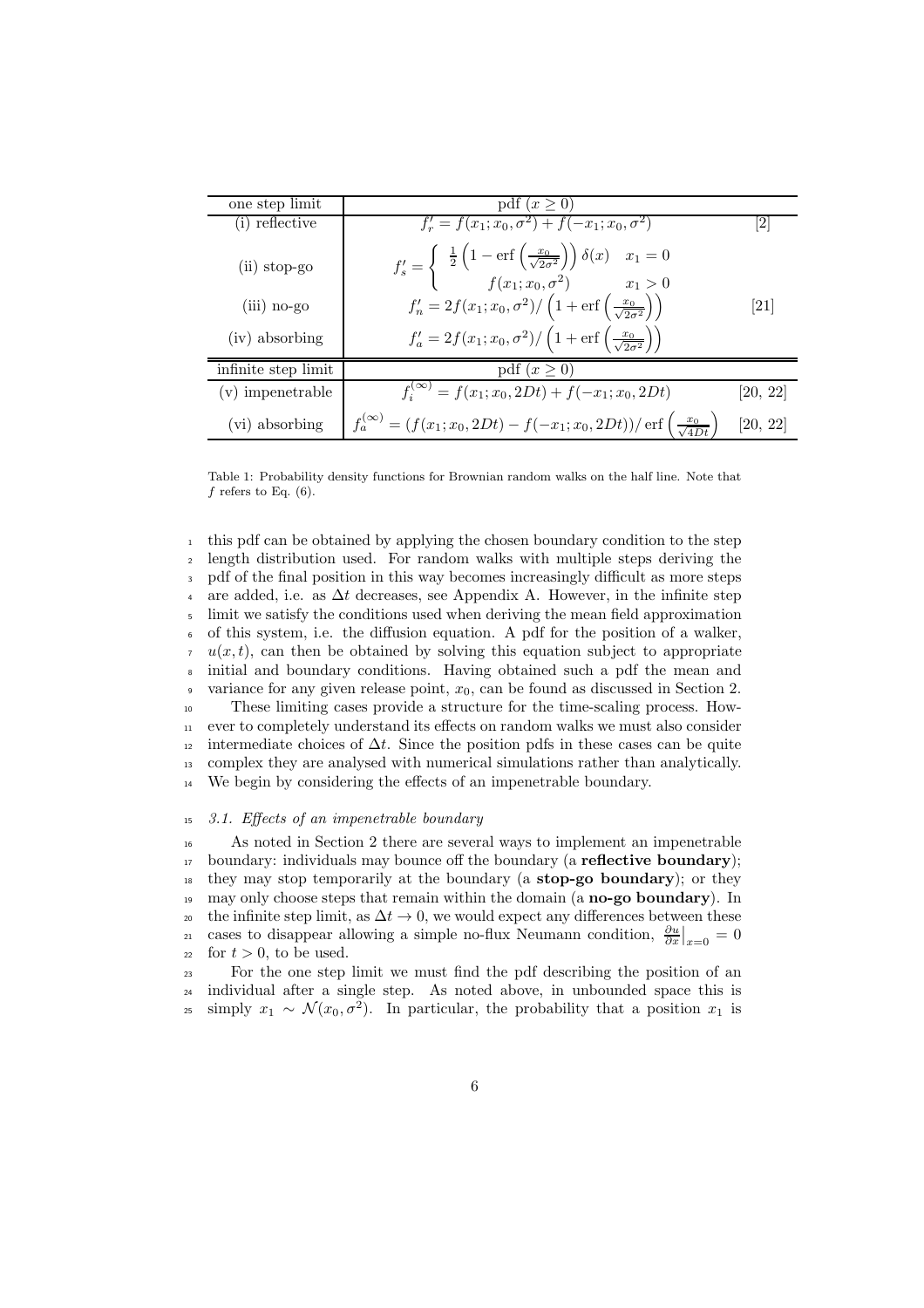1 attained given a start position of  $x_0$  is given by [2]:

$$
\mathbb{P}(x_1 \mid x_0) = f(x_1; x_0, \sigma^2) = \frac{1}{\sqrt{2\pi\sigma^2}} \exp\left(-\frac{(x_1 - x_0)^2}{2\sigma^2}\right).
$$
 (6)

2 In the bounded domain, the tail,  $x_1 < 0$ , cannot occur; the boundary condition used determines how steps from this tail are returned to the domain. The reflective boundary is the most straightforward, the negative tail is simply folded back into the domain. For the stop-go boundary such steps are treated as if they end at the boundary. Thus the probability density at the boundary is set equal to probability density in the tail. Finally, for the no-go boundary, we select steps that remain within the boundary. This amounts to discarding steps in the negative tail and rescaling the pdf so that its total density is 1. This is achieved by dividing by the probability density remaining within the domain. The pdfs  $_{11}$  describing the effects of these boundary conditions, analogous to Eq. (6), can  $_{12}$  be found in Table 1 (rows (i)-(iii)).

For the infinite step limit, the pdf is a solution of the diffusion equation:

$$
\frac{\partial u}{\partial t} = D \frac{\partial^2 u}{\partial x^2},\tag{7}
$$

 for a point source initial condition and as such a Green's function. The (well- $_{15}$  known) solution for a no-flux boundary condition is given in Table 1 (row (v)) <sup>16</sup> in terms of Eq. (6) to aid comparison. Recalling Eq. (5), and that  $\Delta t = 1$  in the 17 one step limit, we have  $D = \sigma^2/2$ . Substituting this expression for D and  $t = 1$  into this pdf yields the pdf for the one step limit with a reflective boundary, Table 1 (rows (i)). Thus the behaviour of these two cases is identical.

 The mean and variance of these distributions can be obtained straightfor- wardly by standard techniques so we omit the details of their derivation. The resulting functions are given in Table 2 and they are plotted against the release 23 point,  $x_0$ , in Fig. 4A-B. We observe first that, in all cases, individuals released close to the boundary exhibit a non-zero drift (i.e. mean) away from it. As the release point is moved away from the boundary this drift decays monoton- ically and becomes indistinguishable from zero (the drift for a Brownian walk <sub>27</sub> in unbounded space) for  $x_0 > 3.5$ . Similarly, individuals released close to the boundary have a relatively small diffusion rate (i.e. variance) which increases monotonically to become indistinguishable from one, again the value that is obtained in unbounded space, at the same distance from the boundary.

 We have already noted that the behaviour of these random walks in the infi- nite step limit does not depend on how the boundary is implemented. Further- more for the reflective boundary the behaviour in the one step limit is identical to that in the infinite step limit (Curve 1 in Fig. 4). This suggests that, in this case, temporal rescaling of the random walk has no impact on the movement characteristics of individuals. In contrast, the behaviour in one step limit for the stop-go and no-go boundaries (Curves 2 and 3 respectively) differs from that obtained in the infinite step limit. In particular, the stop-go boundary induces about half as much drift in the one step limit compared to the infinite step limit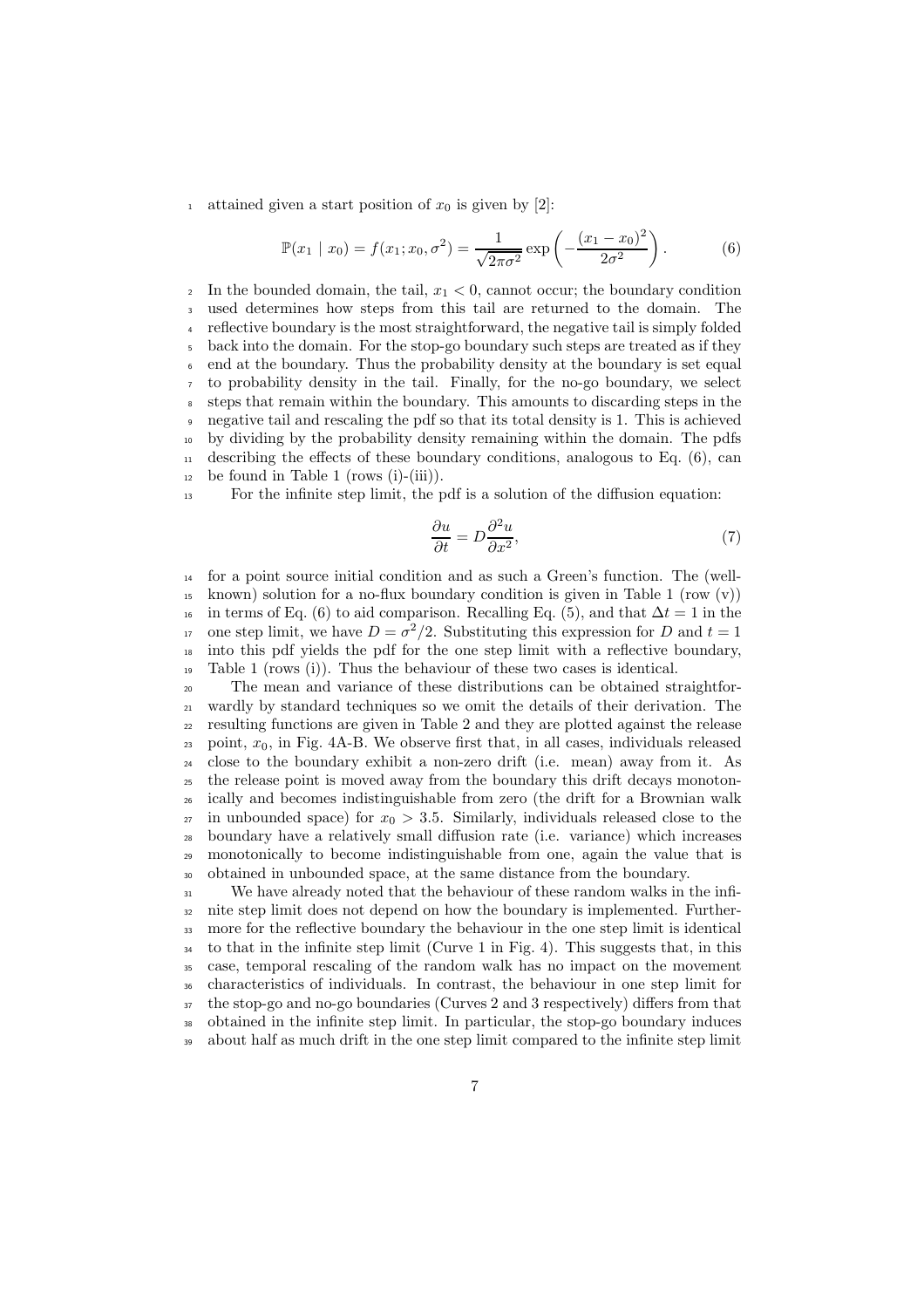| property | cases       | function $(x_0 \geq 0)$                                                                                                                                                                                                                                                                                                                                                  |                   |
|----------|-------------|--------------------------------------------------------------------------------------------------------------------------------------------------------------------------------------------------------------------------------------------------------------------------------------------------------------------------------------------------------------------------|-------------------|
| mean     | (i), (v)    | $\sqrt{\frac{2\sigma^2}{\pi}} \exp\left(\frac{-x_0^2}{2\sigma^2}\right) - x_0 \left(1 - \text{erf}\left(\frac{x_0}{\sqrt{2\sigma^2}}\right)\right)$                                                                                                                                                                                                                      | [23]              |
|          | (ii)        | $\sqrt{\frac{\sigma^2}{2\pi}}\exp\left(\frac{-x_0^2}{2\sigma^2}\right)-\frac{x_0}{2}\left(1-\text{erf}\left(\frac{x_0}{\sqrt{2\sigma^2}}\right)\right)$                                                                                                                                                                                                                  |                   |
|          | (iii), (iv) | $\sqrt{\frac{2\sigma^2}{\pi}} \exp\left(\frac{-x_0^2}{2\sigma^2}\right) / \left(1 + \text{erf}\left(\frac{x_0}{\sqrt{2\sigma^2}}\right)\right)$                                                                                                                                                                                                                          |                   |
|          | (vi)        | $x_0\left(1/\text{erf}\left(\frac{x_0}{\sqrt{2\sigma^2}}\right)-1\right)$                                                                                                                                                                                                                                                                                                |                   |
| variance | (i), (v)    | $\sigma^2\left(1-\frac{2}{\pi}\exp\left(\frac{-x_0}{\sigma^2}\right)\right)-\sqrt{\frac{8\sigma^2x_0^2}{\pi}}\exp\left(\frac{-x_0^2}{2\sigma^2}\right)\text{erf}\left(\frac{x_0}{\sqrt{2\sigma^2}}\right)+x_0^2\left(1-\text{erf}^2\left(\frac{x_0}{\sqrt{2\sigma^2}}\right)\right)$                                                                                     | $\left[23\right]$ |
|          | (ii)        | $\frac{\sigma^2}{2}\left(1+\text{erf}\left(\frac{x_0}{\sqrt{2\sigma^2}}\right)-\frac{1}{\pi}\text{exp}\left(\frac{-x_0}{\sigma^2}\right)\right)-\sqrt{\frac{\sigma^2x_0^2}{2\pi}}\text{exp}\left(\frac{-x_0^2}{2\sigma^2}\right)\text{erf}\left(\frac{x_0}{\sqrt{2\sigma^2}}\right)+\frac{x_0^2}{4}\left(1-\text{erf}^2\left(\frac{x_0}{\sqrt{2\sigma^2}}\right)\right)$ |                   |
|          | (iii), (iv) | $\sigma^2\left(1-\frac{2}{\pi}\exp\left(\frac{-x_0^2}{\sigma^2}\right)/\left(1+\text{erf}\left(\frac{x_0}{\sqrt{2\sigma^2}}\right)\right)^2\right)-\sqrt{\frac{2\sigma^2x_0^2}{\pi}}\exp\left(\frac{-x_0^2}{2\sigma^2}\right)/\left(1+\text{erf}\left(\frac{x_0}{\sqrt{2\sigma^2}}\right)\right)$                                                                        |                   |
|          | (vi)        | $\sigma^2 + x_0^2 \left(1 - 1/\text{erf}^2\left(\frac{x_0}{\sqrt{2\sigma^2}}\right)\right) + \sqrt{\frac{2\sigma^2 x_0^2}{\pi}} \exp\left(\frac{-x_0^2}{2\sigma^2}\right) / \text{erf}\left(\frac{x_0}{\sqrt{2\sigma^2}}\right)$                                                                                                                                         |                   |

 $\infty$ 

Table 2: Mean and variance of pdfs (denoted by Roman numerals) in Table 1. The functions for the infinite step limit (cases (v) and (vi)) can be converted to their diffusion forms by taking  $\sigma^2 = 2Dt$ .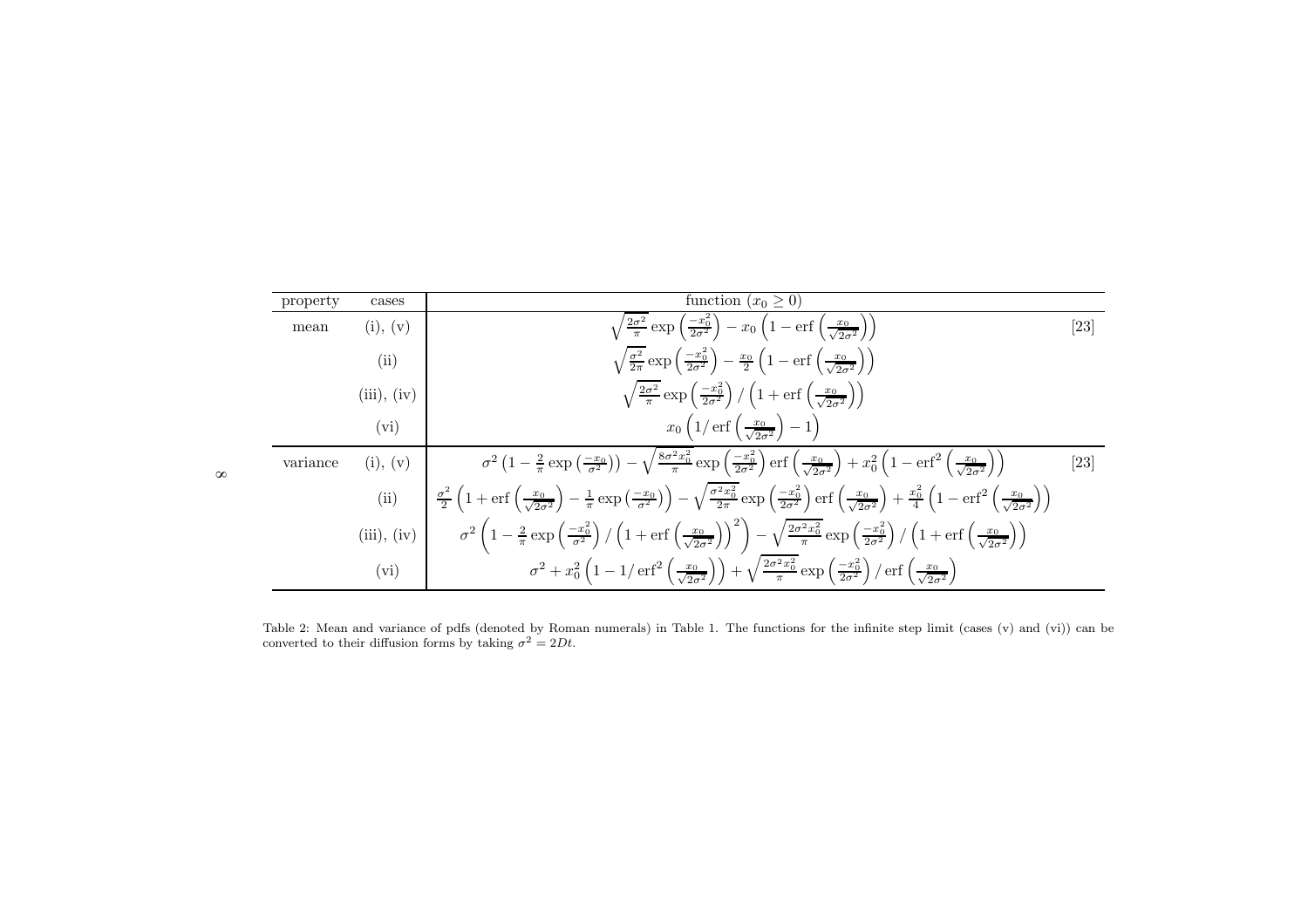

Figure 4: Plots of mean (A, E) and variance (B, C, D, F) profiles for individuals subject to an impenetrable boundary. Solid curves labelled 1 correspond to the infinite step limit and the one step limit for the reflective boundary. Solid curves labelled 2 or 3 correspond to the one step limit for stop-go or no-go boundary conditions respectively. The dashed reference line shows the variance that would be obtained in unbounded space. The remaining curves (symbols) were obtained numerically using the following  $\Delta t$  values: 1 -  $\times$ , 0.5 - +, 0.25 - ∘, 0.125 -  $\star$ , 0.0625 -  $\Box$ , 0.001 -  $\diamond$ , for a reflective (C), stop-go (D) or no-go (E-F) boundary.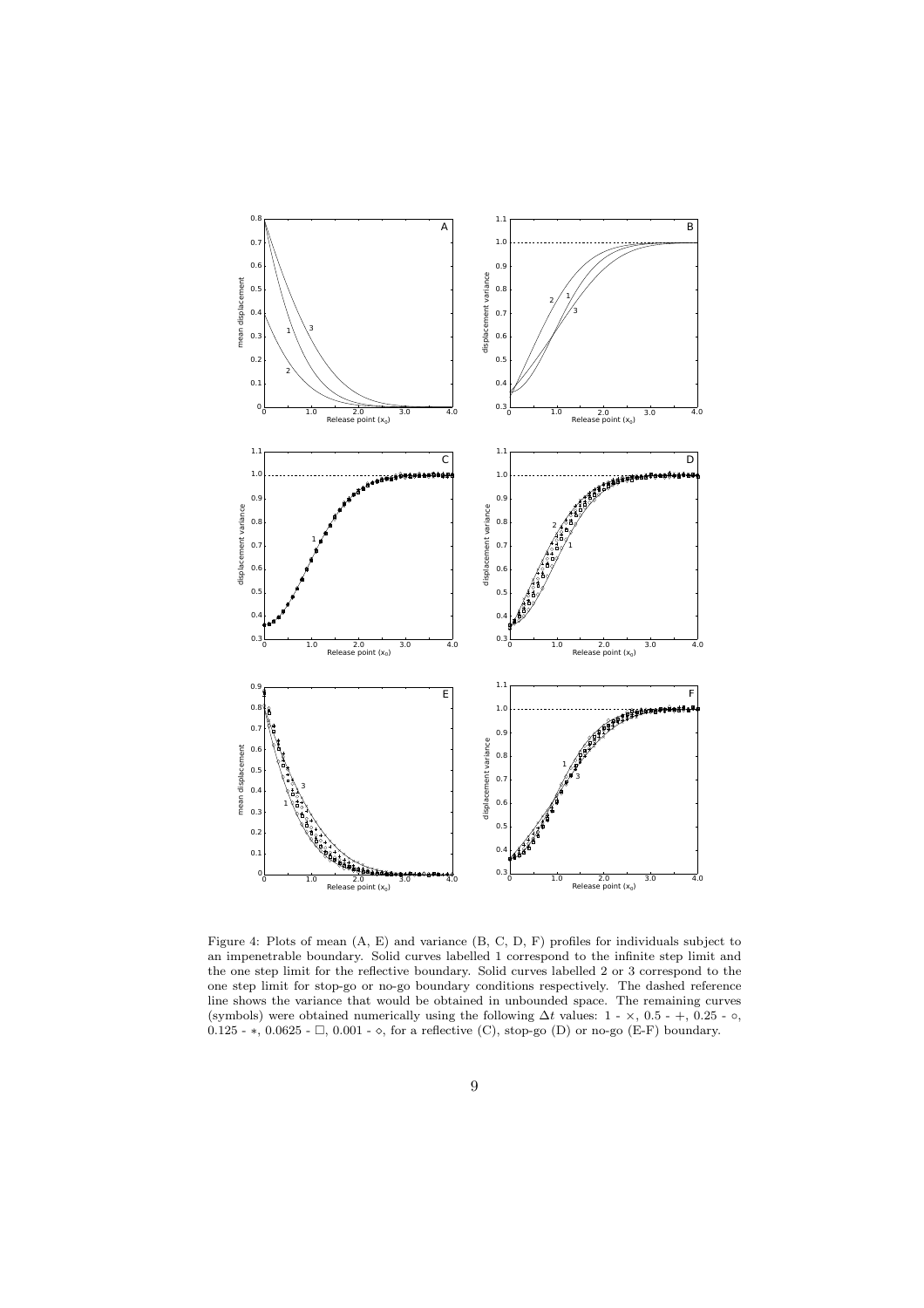and has a convex rather than sigmoidal diffusion profile. The no-go boundary induces more drift in this limit than in the infinite step limit and has a lower curvature diffusion profile. Thus it is natural to investigate how these profiles 4 change for intermediate values of  $\Delta t$ .

 The analytical approach used to obtain these profiles for the one step limit 6 can be extended to deal with intermediate values of  $\Delta t$ , see Appendix A. How- ever this analysis becomes increasingly complex as more steps are added to the random walk, so we use a numerical approach here. An individual was initially  $\Box$  placed at a point,  $x_0$ , on the half line, H. The positions taken by this individual, over a time period of one time unit, were then generated using random numbers 11 drawn from a normal distribution,  $\mathcal{N}_{\Delta t} = \mathcal{N}(0, 1/\Delta t)$ . (Note that this choice of  $_{12}$  distribution ensures that all random walks have the same effective speed,  $D$ .) If an individual crossed the boundary, reaching a position  $-x$ , the appropri- ate boundary condition was applied. In particular for a reflective boundary it was placed at x, for a stop-go boundary it was placed at the boundary, and for a no-go boundary an alternative step was generated (accepting only steps that produced a final position within the domain). The mean and variance of <sup>18</sup> the displacement, from  $x_0$ , of individuals was computed on completion of their random walk. The mean squared displacement at a point was estimated from repeated (a total of 100000) simulations of individuals (with steps drawn from the same normal distribution) released at that point. Six time scales were used,  $22 \Delta t \in \{1, 0.5, 0.25, 0.125, 0.0625, 0.001\}.$  Resulting profiles for an array of release points 0.1 units apart are plotted in Fig. 4C-F.

 As we expected the drift (not shown) and diffusion (Fig. 4C) for the reflective 25 boundary are independent of  $\Delta t$ . For all choices of  $\Delta t$  considered the values calculated lie on, or close to, the solutions obtained from the limiting cases. (In fact this can be readily proven analytically, see Appendix Appendix A.) Variations from these solutions can reasonably be ascribed to the stochastic method used to obtain these intermediate values. For the stop-go and no-go boundaries we obtain similarly good agreement between the simulated profiles 31 for  $\Delta t = 1$  and  $\Delta t = 0.001$  and the corresponding limiting cases, Fig. 4D-F. For the stop-go boundary the intermediate curves appear to shift monotonically between the two limiting cases of the diffusion profile, we see in Fig. 4D that <sup>34</sup> the symbols all tend to appear in the same order (except where the limiting cases are very close together). A similar pattern (not shown) was observed for the drift profiles and for the no-go boundary for release points far from the boundary, Fig. 4E-F. However for release points close to a no-go boundary the pattern changes. This is most clearly seen from the drift profiles, Fig. 4E. Here, <sup>39</sup> for  $x_0 < 0.5$ , decreasing  $\Delta t$  initially increases the drift relative to that obtained <sup>40</sup> in the one step limit. As  $\Delta t$  decreases further the drift peaks (for any given release point) and then decreases towards the value obtained in the infinite step limit. For the diffusion profiles, Fig. 4F, this pattern appears to persist further 43 from the boundary, up to  $x_0 = 1.2$ , but it is less clear since the limiting cases are relatively close together.

<sup>45</sup> We now undertake a similar analysis replacing the impenetrable boundary used here with an absorbing boundary.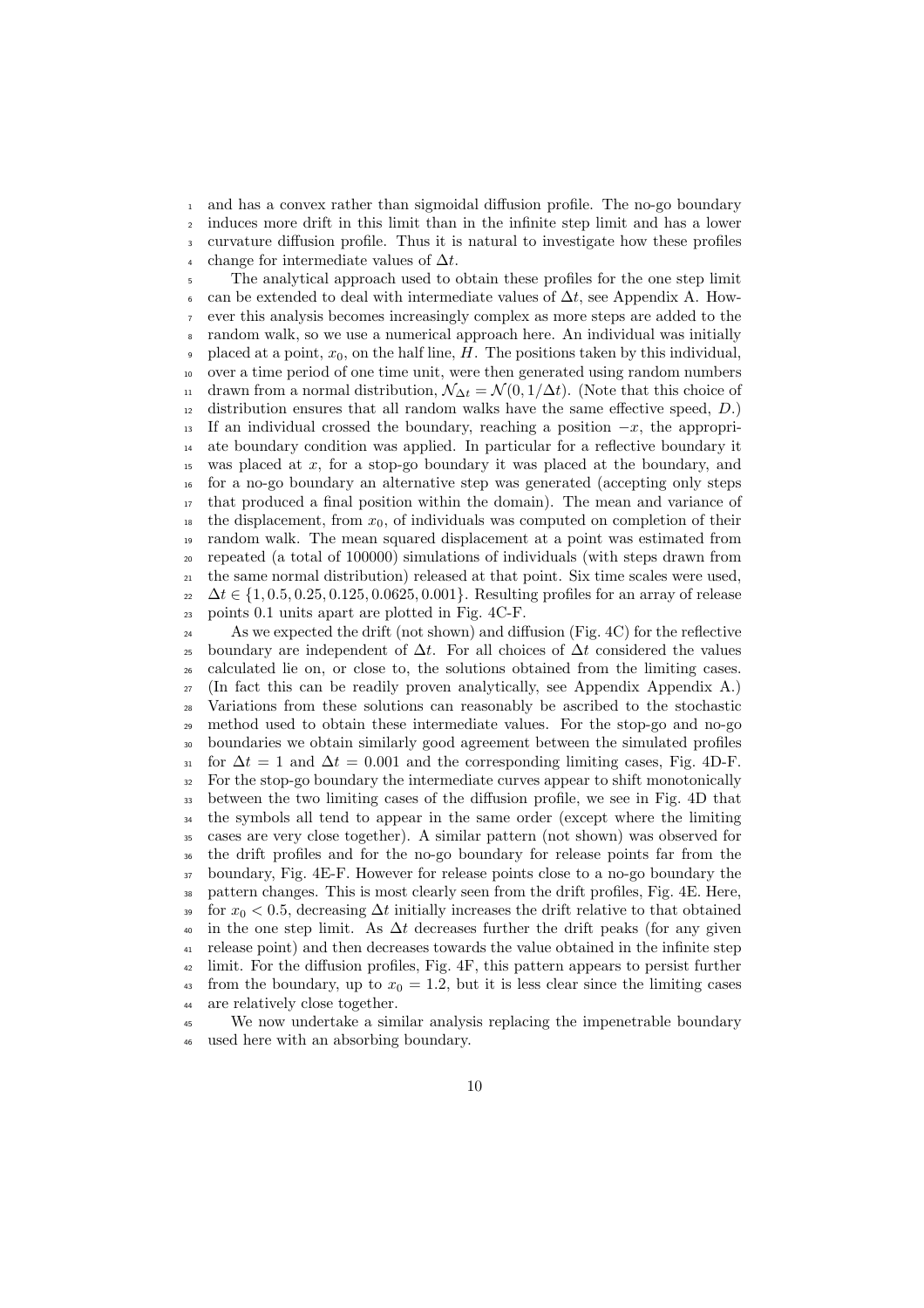#### 3.2. Effects of an absorbing boundary

 Individuals which encounter an absorbing boundary are removed from the domain. In the infinite step limit this is modelled by a Dirichlet condition, 4  $u(0, t) = 0$  for  $t > 0$ .

 As in the previous section, we determine the position pdf for the one step 6 limit by modifying Eq. (6) to take into account how positions  $x < 0$  are treated by the absorbing boundary condition. Individuals encountering this bound- ary are removed from the population, terminating the random walk, effectively discarding these positions. Note that this means that the probability of remain- ing within the domain is less than one. However, since we only compute the displacement of individuals remaining in the domain, we effectively rescale the probability densities of positions within the domain by the probability of remain- $_{13}$  ing within the domain. Thus the pdf obtained, Table 1 (row iv), is equivalent to that obtained for the no-go boundary condition although the mechanism by <sup>15</sup> which it is obtained is subtly different. Note that for  $\Delta t < 1$  the pdfs obtained in these two cases are different, Appendix A. Similarly, for infinite step limit the pdf is a Green's function for Eq. (7) and is again well-known, Table 1 (row vi).

 The mean and variance of these pdfs are given in Table 2 and plotted in Fig. 5A-B. The drift and diffusion profiles for the absorbing boundary exhibit similar characteristics to those obtained for the impenetrable boundary. In particular the drift profiles are monotone decreasing, the diffusion profiles are monotone increasing, and all profiles become indistinguishable from the values <sup>24</sup> obtained in unbounded space for  $x_0 > 3.5$ . As for the stop-go and no-go bound- ary conditions the limiting cases behave differently. For example, close to the boundary the drift and diffusion are larger in the infinite step limit (Curve 2) than in the one step limit (Curve 1).

 As for the impenetrable boundary the limiting cases provide only a partial characterisation of the effect of the choice of time scale. Thus we investigate 30 intermediate values of  $\Delta t$  using numerical simulations. The technical details of these simulations are as described in Section 3.1, with the exception of treat- ment of the boundary. As noted above individuals that encounter an absorbing boundary are removed from the population. This is implemented by terminating <sup>34</sup> random walks that cross the boundary and not including them in calculations of displacement. Note that this means the profiles are typically computed from less than the full 100000 individuals released at each point. The resulting variance profiles are plotted in Fig. 5C.

38 Once again we find that simulated results for the extreme values of  $\Delta t$  (1.0 and 0.001) are close to the respective limiting cases. Furthermore, the inter- mediate mean (not shown) and variance profiles appear to move monotonically between the limiting cases in much the same way as they do for the stop-go boundary.

 This characterisation of mean and variance profiles confirms that the pres- ence of boundaries does indeed change the way random walks scale with their time step. In the following section we discuss the mechanisms causing this behaviour.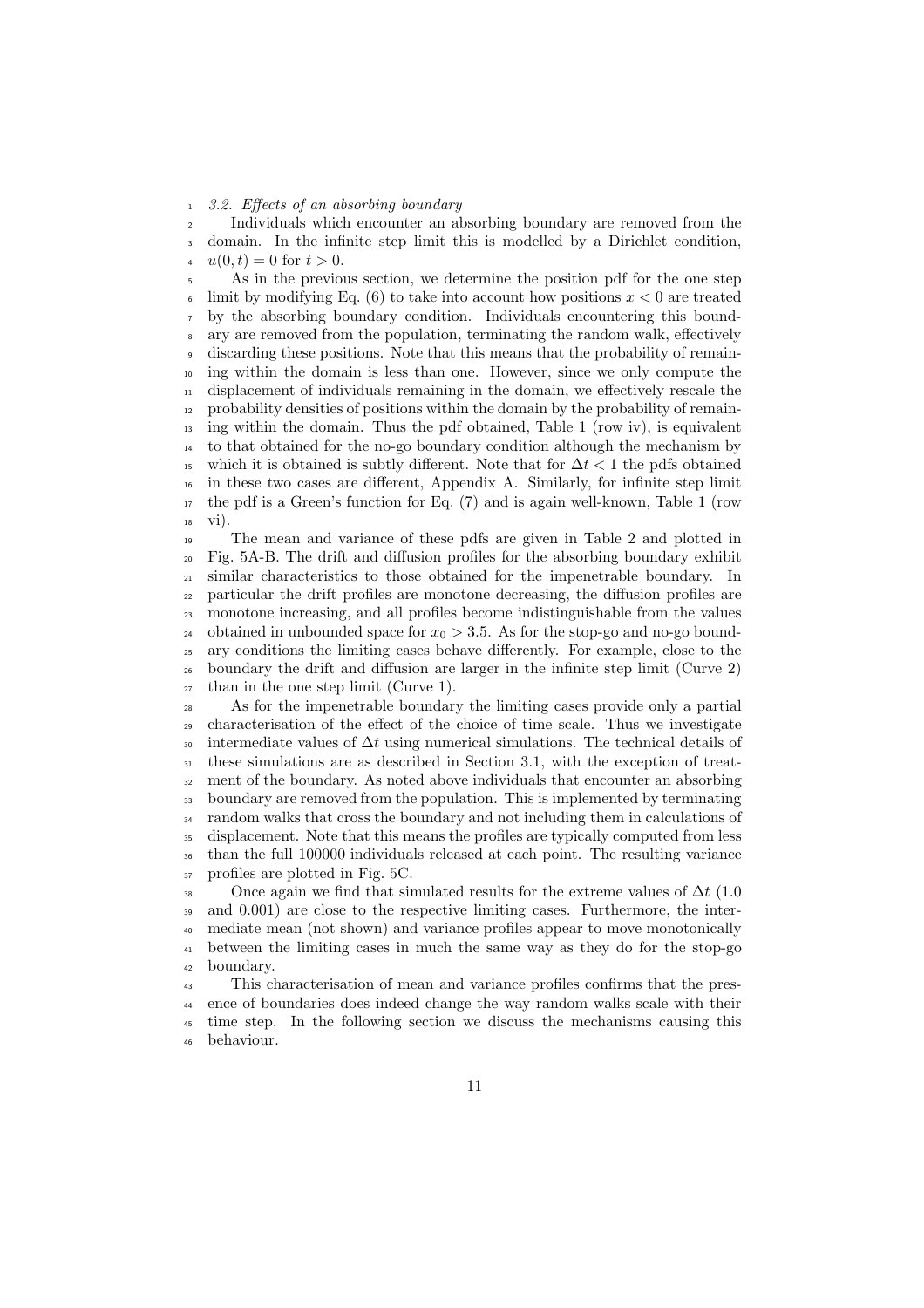

Figure 5: Plots of mean (A) and variance (B, C) profiles for individuals subject to an absorbing boundary. Solid curves labelled 1 or 2 correspond to the one step or infinite step limits respectively. The dashed reference line shows the variance that would be obtained in unbounded space. The remaining curves (symbols) were obtained numerically using the following  $\Delta t$  values: 1 - ×, 0.5 - +, 0.25 - ∘, 0.125 - ∗, 0.0625 -  $\Box$ , 0.001 - ◇.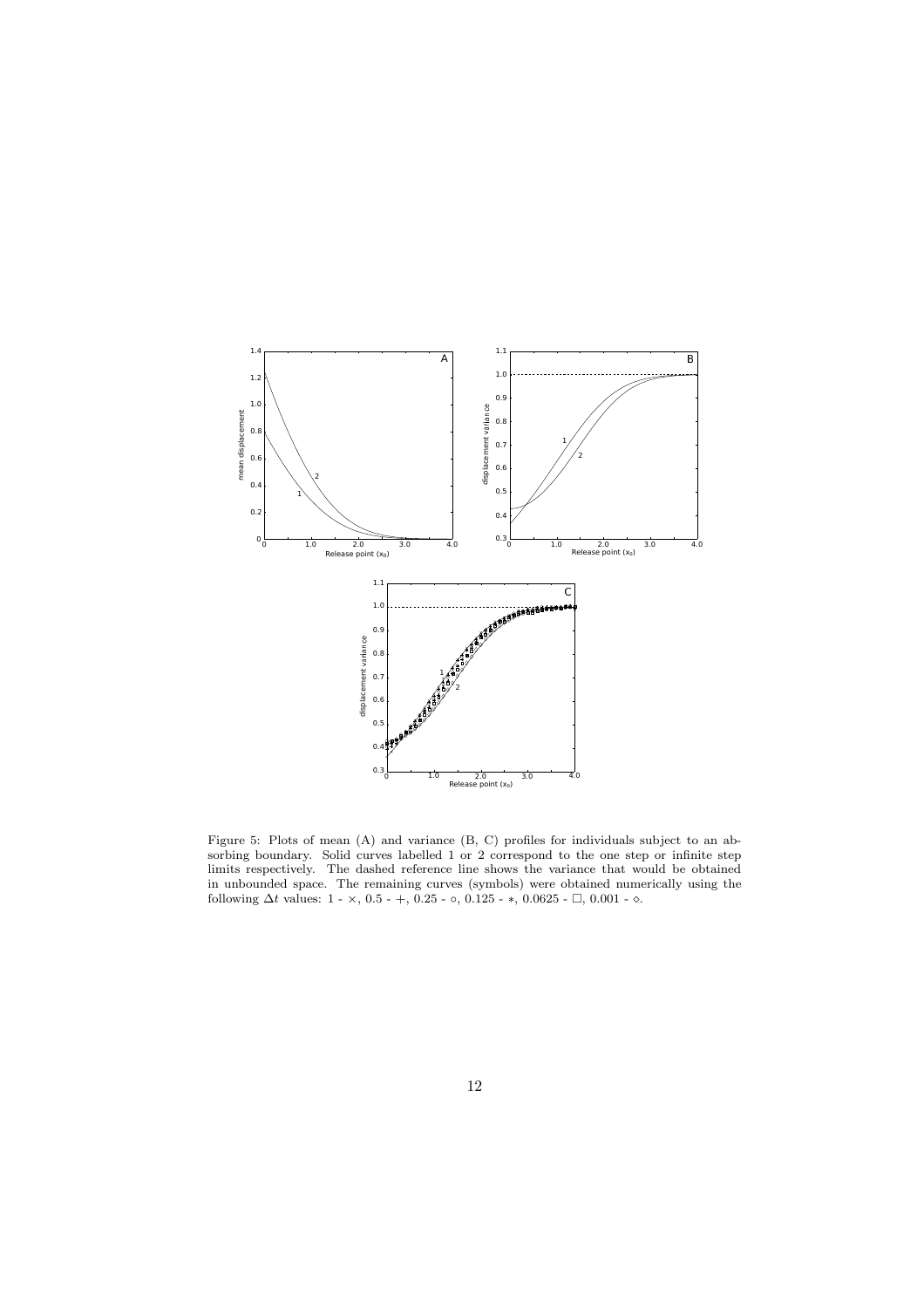#### 3.3. Interpretation and discussion of results

- Our results so far are as follows:
- 1. Proximity to a boundary induces a drift away from that boundary and reduces the diffusion rate relative to that which would be obtained in unbounded space.
- 2. Nonetheless time scale invariance of the drift and diffusion rates can be
- preserved for the reflective implementation of the impenetrable boundary.

 3. For the stop-go, no-go and absorbing boundary conditions time scale in-variance of these properties is lost, at least if Eq. (5) is used.

 We observed in Section 2 that any given encounter with an impenetrable boundary would reduce the displacement of the individual involved. However, with respect to the average movement characteristics of the individual, this has an effect which may appear unintuitive. In particular, while individuals near such a boundary diffuse relatively slowly they also appear, on average, to move away from the boundary in a directed manner. This can be explained by considering the relative amount of space to either side of the individual's release point, cf [24]. Individuals released close to the boundary are more likely to end their random walk further from the boundary than where they started <sup>19</sup> than vice versa because the amount of space,  $x_0$ , between their release point and the boundary (the confined side) is relatively small. This accounts for the observed drift away from the boundary. Similarly, because these individuals tend to move in one direction, the amount they spread out, another interpretation of the diffusion rate, is reduced. As the space on the confined side increases the probability that an individual will end its movement in this region increases and thus the drift and diffusion rates become closer to what would be found in an unbounded space.

 For the reflective implementation of this boundary the choice of  $\Delta t$  has no effect. This is not the case for the stop-go and no-go boundary conditions where the drift and diffusion rates depend on this value. These differences can be explained by in terms of the confinement effects described above. Consider first 31 one step random walks  $(\Delta t = 1)$  for release points close to reflective or stop-go boundaries. In order for an individual's final position to be on the confined side <sup>33</sup> for the reflective boundary it must make a step towards the boundary of length <sup>34</sup> less than two times  $x_0$ . A longer step results in the individual being reflected past its start point. In contrast, since an individual stops when it encounters a stop-go boundary, any step towards the boundary leaves the individual on the 37 confined side for this boundary. Thus for this  $\Delta t$  individuals are more likely to end their movement on the confined side for the stop-go boundary than for the reflective boundary; thus the drift for the stop-go boundary is lower. The diffusion rate is also reduced for such release points since a large number of 41 individuals  $\approx 50\%$  end their movement in the same place, i.e. on the boundary, <sup>42</sup> further reducing the spread that can be attained. However as  $x_0$  increases, the diffusion rate increases faster for the stop-go boundary than for the reflective boundary. This is because for the reflective boundary individuals are more likely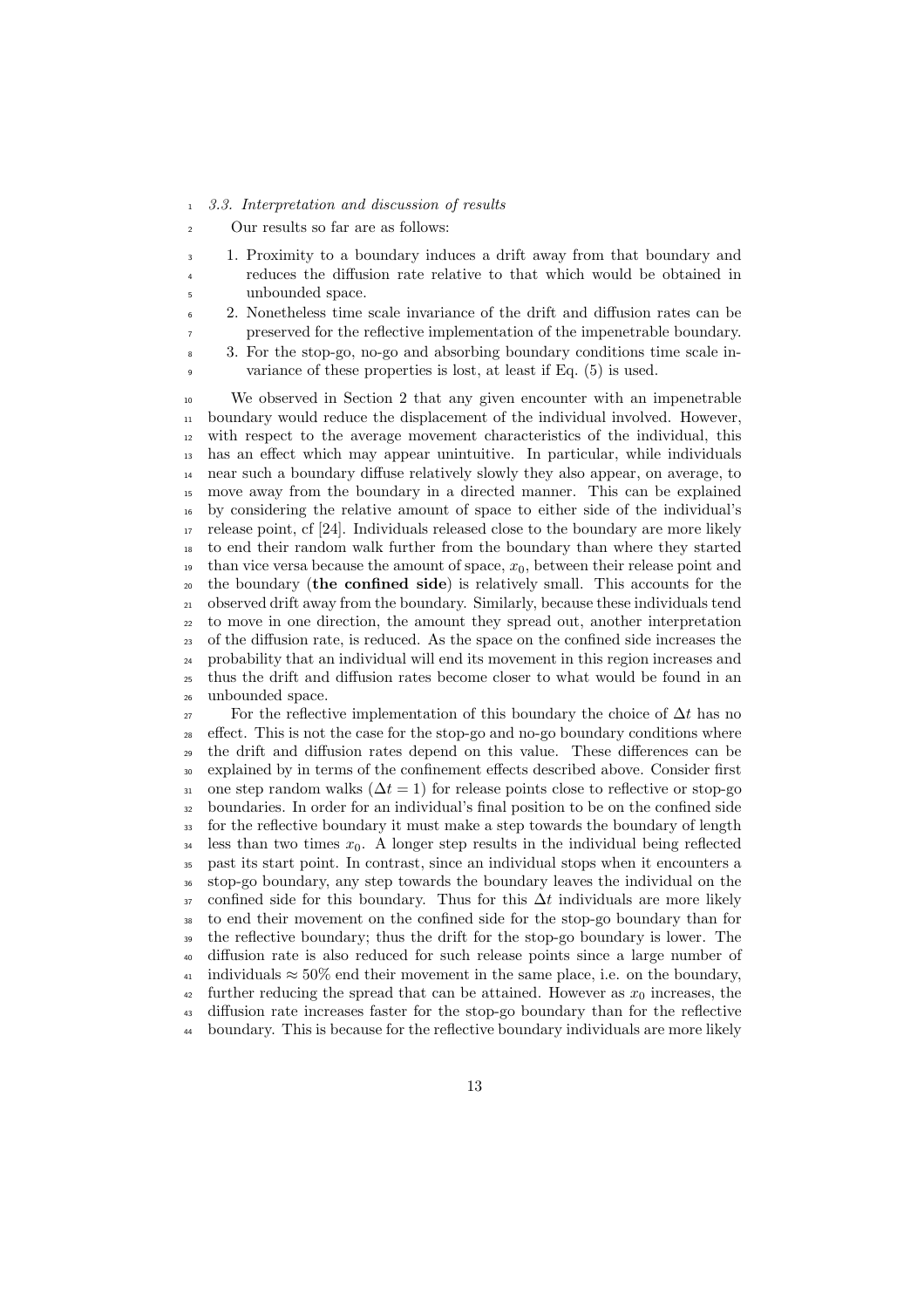to be distributed throughout the confined side, while for the stop-go boundary many individuals end their movement at the extreme edge of this space (i.e. the boundary). This tends to exaggerate the spread for the stop-go boundary relative to the reflective boundary.

 The effects of the no-go boundary can be analysed in the same way. In par- ticular, for this boundary an individual's final position will be on the confined  $\tau$  side only if it makes a step towards the boundary of length less than  $x_0$ , since longer steps are discarded. Except for release points on the boundary, the prob- ability of this is lower than for the reflective boundary, where steps of length <sup>10</sup> less than  $2x_0$  achieve the same effect. Thus the drift for the no-go boundary is higher (except at the boundary) than for the reflective boundary. This re- duced probability of ending movement on the confined side also impacts the diffusion rate. When the confined side is small the spread that can be attained in this region is relatively small. Thus a higher spread is observed for the no-go boundary, relative to the reflective boundary, since fewer individuals end their movement in this area. However, this spread is biased towards the unconfined <sup>17</sup> side. As the release point is moved away from the boundary the confined side becomes bigger, allowing a higher spread to be achieved by distributing evenly on both sides of the boundary. This results in the no-go boundary producing a lower diffusion rate for intermediate release points than the reflective boundary. 21 As  $\Delta t$  decreases the number of steps in the random walk increases and

 the length of individual steps decreases. Thus the truncation of a given step by an encounter with a stop-go boundary is smaller or, in other words, the inelasticity of this boundary is reduced. Similarly it becomes less likely that a given step would encounter a no-go boundary and thus be discarded in favour 26 of a step which did not encounter the boundary. Thus as  $\Delta t$  decreases the mechanistic differences in effect of the stop-go and no-go boundaries relative to the reflective boundary decrease and so the drift and diffusion rates for these boundaries become more similar.

 A loss of time scale invariance is also observed for the absorbing boundary condition. In this case, however, this is not just an effect of the relative sizes of the confined and unconfined sides of the domain, but also the probability of encountering the boundary during a given random walk, see Fig. 3.3. In the one step and infinite step limits these probabilities are given by  $(1 - erf(x_0/\sqrt{2\sigma^2}))/2$ and  $1 - \text{erf}(x_0/\sqrt{4Dt})$  respectively. For a one step random walk an individual has a single chance to encounter the boundary, equal to the probability that the step taken is towards the boundary and is greater that  $x_0$ . Since individuals that encounter this boundary do not contribute to the drift and diffusion rates, this results in the same relative probabilities of ending movement on the confined and unconfined sides of the domain as for the no-go boundary. Thus, for a one step random walk, the drift and diffusion profiles are the same for these two boundary types.

 $\frac{43}{43}$  However as  $\Delta t$  decreases the number of steps, and hence the number of op- portunities for an individual to encounter the boundary, increases. This causes the probability of such an encounter to increase, this can be seen quite clearly in Fig. 3.3B . Note though, that this probability is still related to the individual's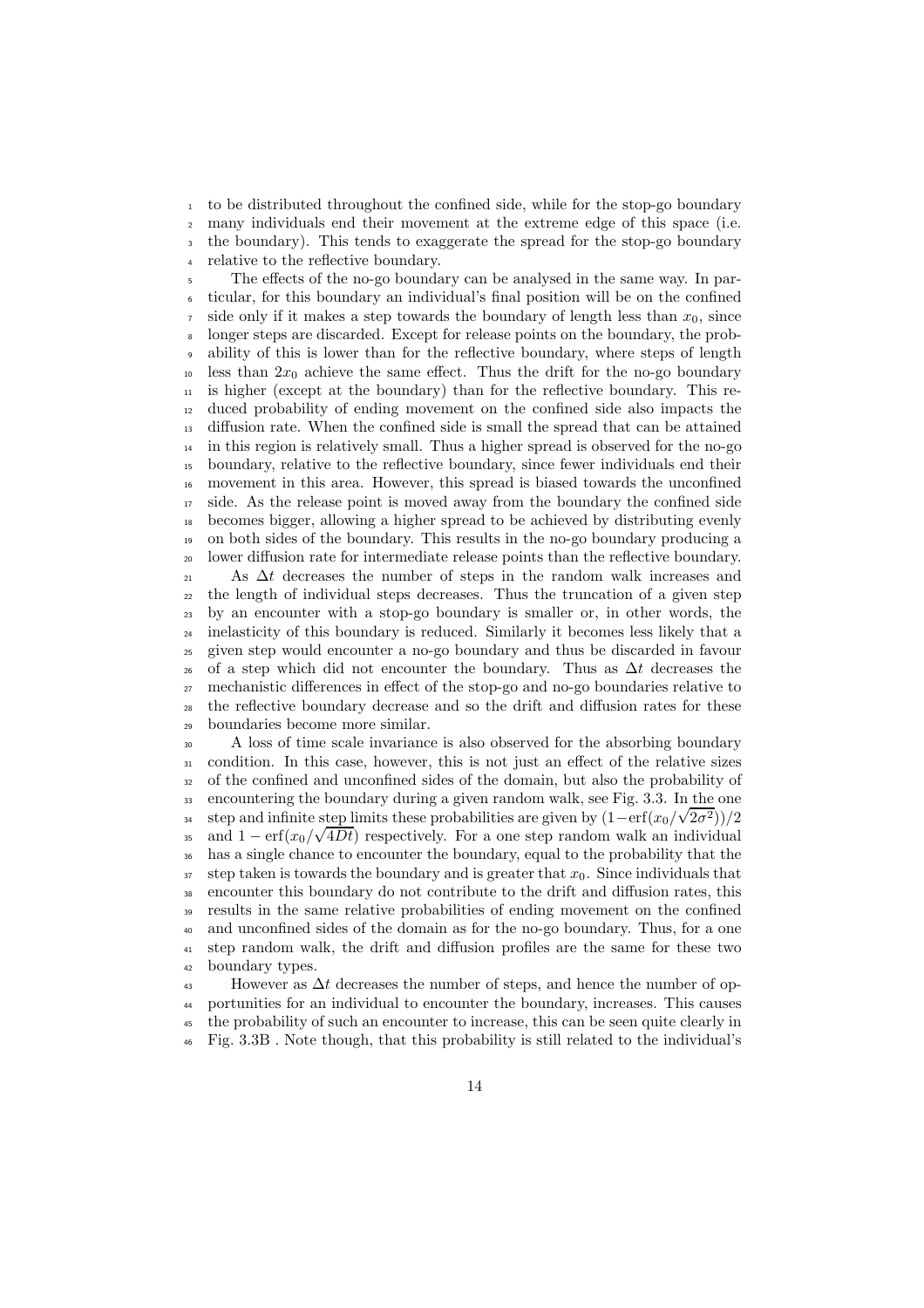

Figure 6: Plots of the probability of leaving the domain against position of release (A) and time (B). Solid curves correspond to the one step (1) and infinite step (2) limits. The remaining curves (symbols) were obtained numerically using the following  $\Delta t$  values: 1 -  $\times$ , 0.5 - +, 0.25 -  $\circ$ , 0.125 -  $\ast$ , 0.0625 -  $\Box$ , 0.001 -  $\circ$ . A single release point,  $x_0 = 0.5$ , was used for B.

 proximity to the boundary, an individual close to the boundary is more likely to encounter it that an individual far from it. These factors combine to cause the probability of an individual not encountering the boundary but remaining 4 close to it to decrease as  $\Delta t$  decreases thus causing the drift to increase. For release points close to the boundary this also results in an increased spread and hence diffusion rate, as many walks which would have relatively low spread are <sup>7</sup> eliminated by boundary encounters. However, as  $x_0$  increases the displacement of random walks that encounter the boundary increase. The loss of these walks with relatively high spread causes the diffusion rate to grow relatively slows as  $10 \quad x_0$  increases.

 Loss of time scale invariance appears to be associated with boundary con- ditions which require that some component of the random walk be discarded. The stop-go, no-go, and absorbing boundary conditions discard movement dis- tance, movement steps or individuals respectively when the boundary would be crossed. In contrast, the reflective boundary condition preserves both movement (by transferring it back into the domain) and individuals and displays time scale invariance.

 While this one dimensional analysis provides an interesting insight into the behaviour of individuals near a boundary, in nature individuals are rarely con- strained to a single dimension. In the following section we show that these results generalise to a two dimensional domain.

#### $22$  4. Behaviour of populations in two dimensional geometries

<sup>23</sup> We have found that, in proximity to a boundary, the movement characteris-<sup>24</sup> tics of a population of random walkers varies from that obtained in unbounded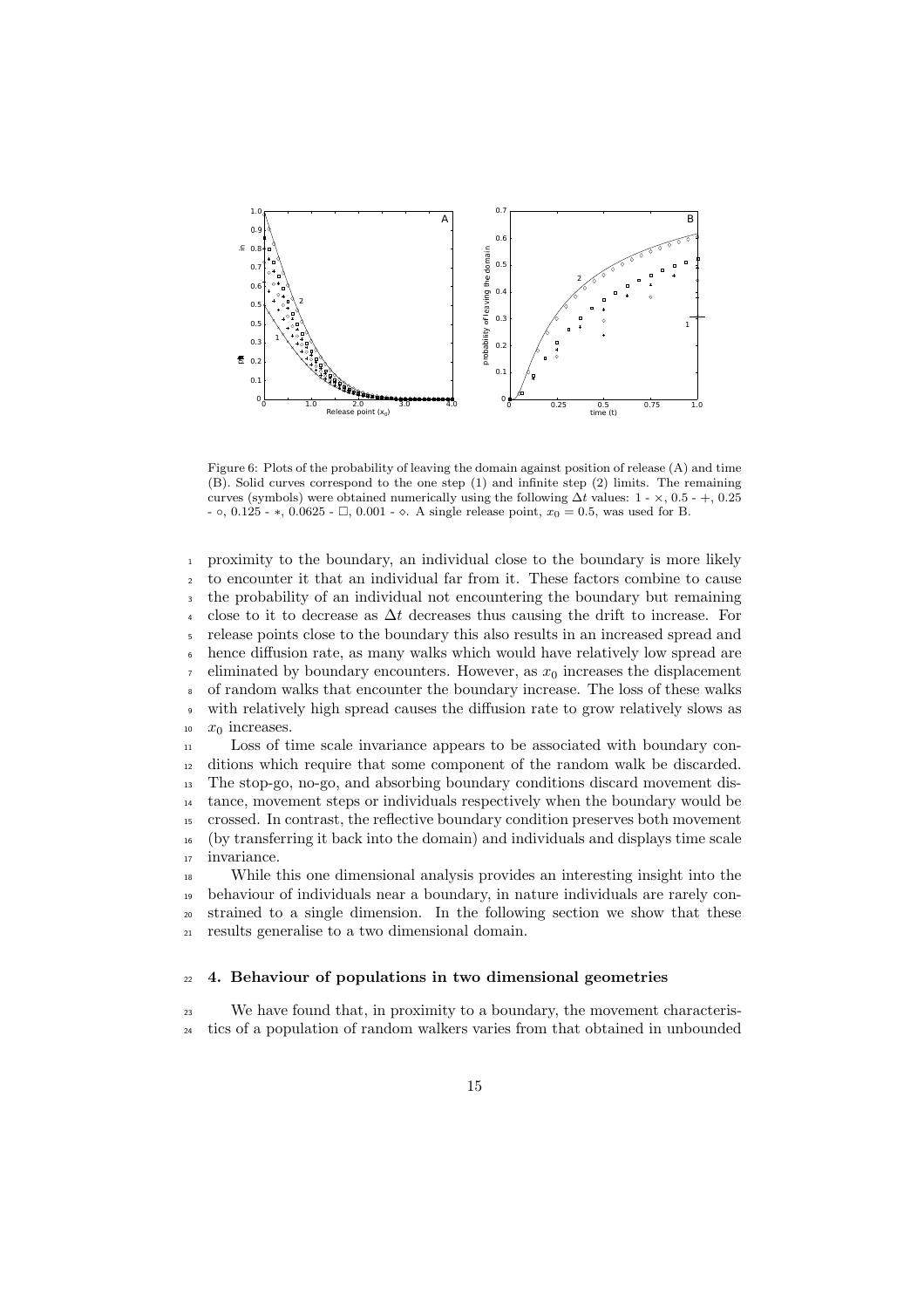space. Furthermore it appears that loss of time scale invariance is associated with boundary conditions which are non-conservative, see Section 3.3. However our work to this point has been restricted to a simple, but unrealistic, one di- mensional space. In practice individuals will usually be able to move in an, at least, two dimensional space. The numerical approach used in Sections 3.1 and 3.2 can be readily generalised to handle this problem.

Note that in this two dimensional setting, the shape of the boundary, in addi-<sup>8</sup> tion to the type of boundary condition applied, may have an effect on behaviour. 9 We consider three basic cases: (1) a half plane  $H = [0, \infty) \times \mathbb{R}$ , analogous to 10 the half line used in Section 3; (2) a finite domain  $F = [-L, L] \times [-L, L]$ , corre- $_{11}$  sponding to a habitat which individuals cannot leave; and (3) an infinite domain with an internal boundary  $I = \mathbb{R}^2 / [-l, l] \times [-l, l]$ , corresponding to an effectively <sup>13</sup> unlimited habitat which contains a region which individuals cannot enter. The <sup>14</sup> second two domains contain different types of corners, concave or convex, which <sup>15</sup> we can reasonably expect to impact individual movement differently.

#### <sup>16</sup> 4.1. Decomposition into a sum of one dimensional measures

 The drift and diffusion rates in a two dimensional geometry can be calculated by the same methods as were used in Section 3. In general, however, deriving analytical solutions to integrals in two dimensions is much more difficult than in one dimension, except for certain special cases. One special case, that of a mul-21 tiplicatively separable function  $u(x, y) = X(x)Y(y)$ , in a rectangular domain, is useful for the first two geometries that we consider. The integral of such a function, in such a domain can be written as a product of the integrals of the individual functions:

$$
\iint_{\Omega} u(x, y) dy dx = \int_{\Omega_x} X(x) dx \cdot \int_{\Omega_y} Y(y) dy,
$$
\n(8)

<sup>25</sup> since these individual functions are constant with respect to the other variable, <sup>26</sup> see for example [25].

 $\frac{1}{27}$  If the x and y components of a two dimensional random walk are indepen-28 dent then  $\mathbb{P}((x_1,y_1)|(x_0,y_0)) = \mathbb{P}(x_1|x_0)\mathbb{P}(y_1|y_0)$ . Thus the pdf of this random <sup>29</sup> walk can be written as the product of the pdfs of the x and y components, <sup>30</sup>  $g(x, y) = g_x(x)g_y(y)$ , and so it multiplicatively separable. (Note that when the <sup>31</sup> diffusion equation can be solved by separation of variables the resulting pdf is <sup>32</sup> automatically separable.) Thus the mean square displacement, Eq. (3), of such <sup>33</sup> a random walk becomes:

$$
\left\langle \Delta \mathbf{R}^2(t) \right\rangle = \int_{\Omega_x} (x - x_0)^2 g_x(x) dx \cdot \int_{\Omega_y} g_y(y) dy + \int_{\Omega_x} g_x(x) dx \cdot \int_{\Omega_y} (y - y_0)^2 g_y(y) dy.
$$
\n(9)

<sup>34</sup> By definition the integral of a pdf over the entirety of its domain is one so this  $\frac{35}{35}$  expression reduces to the sum of the mean square displacements in the x and y <sup>36</sup> directions:

$$
\left\langle \Delta \mathbf{R}^2(t) \right\rangle = \int_{\Omega_x} (x - x_0)^2 g_x(x) dx + \int_{\Omega_y} (y - y_0)^2 g_y(y) dy.
$$
 (10)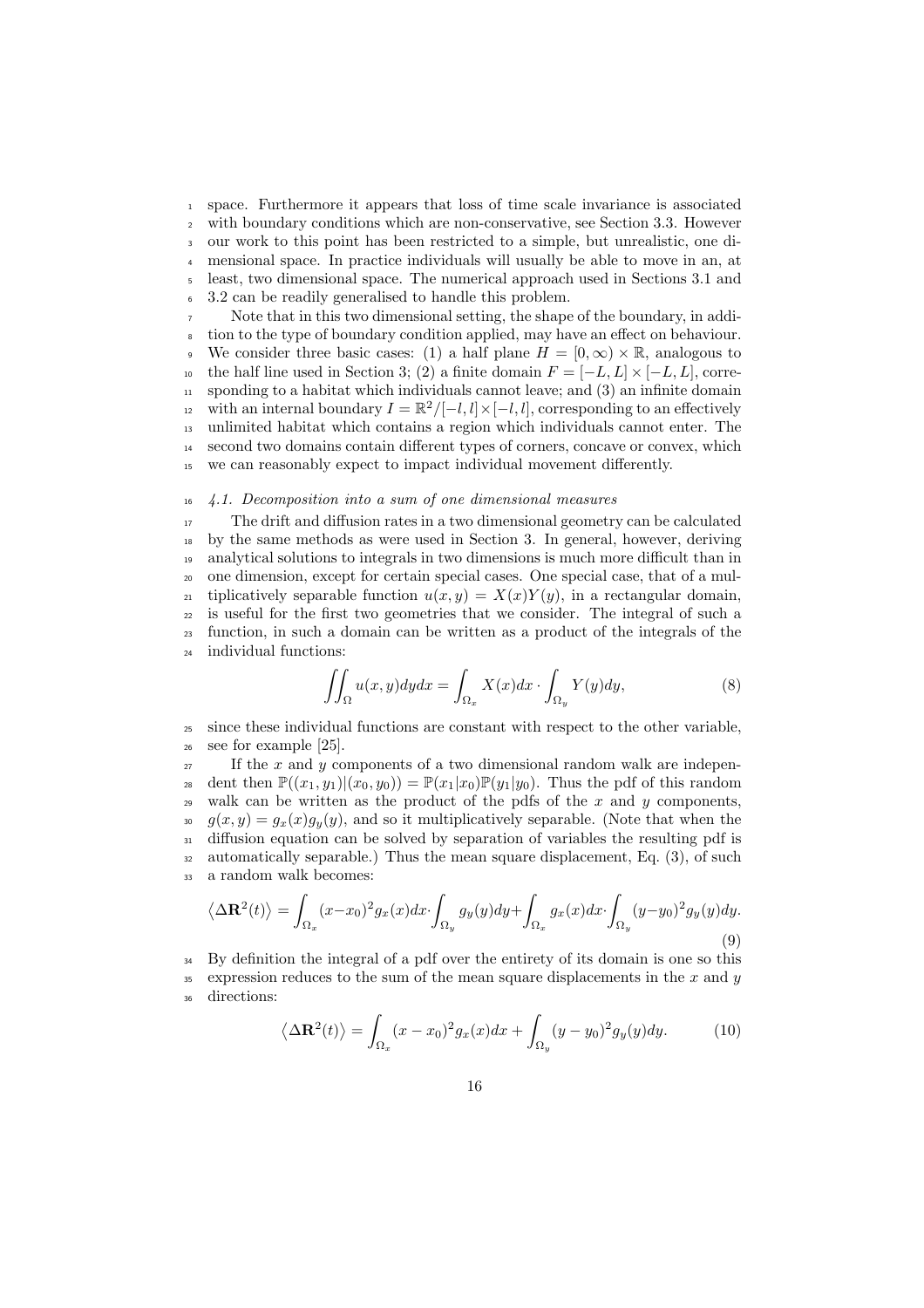<sup>1</sup> Furthermore, for a random walk with independent components, the drifts,  $\mu_x$ 2 and  $\mu_y$ , are exactly the drifts in the x and y directions, i.e.:

$$
\mu_x = \iint_{\Omega} (x - x_0) g(x, y) dx dy = \int_{\Omega_x} (x - x_0) g_x dx \cdot 1. \tag{11}
$$

<sup>3</sup> Thus the mean and variance of such a random walk are exactly the sum of the <sup>4</sup> mean and variance of its components [26].

#### <sup>5</sup> 4.2. Individuals on a half plane

<sup>6</sup> The half plane closely resembles the half line, in that an individual's prox- $\tau$  imity to the boundary is determined entirely by its position in the x dimension. However the additional freedom of movement, allowed by the  $y$  dimension, does  $\bullet$  affect the drift and diffusion rates. We consider random walks with x and y <sup>10</sup> components distributed normally with variance 1.0. Variance profiles from sim-<sup>11</sup> ulated random walks, with  $\Delta t \in \{1, 0.5, 0.25, 0.125, 0.0625, 0.001\}$  as in Section <br><sup>12</sup> 3, are plotted for each of the boundary conditions in Fig. 7A-D. <sup>12</sup> 3, are plotted for each of the boundary conditions in Fig. 7A-D.

13 For the reflective, no-go, and absorbing boundary conditions the x and y components of the random walk are independent; that is, for individuals that <sup>15</sup> remain in the domain, the length of steps in the x or y direction have no effect on the lengths of steps in the other direction. In particular their pdfs can be <sup>17</sup> written as  $f'_{2d, \text{type}}(x, y) = f'_{\text{type}}(x) f(y)$ , where type is r, n, or a for the reflec- tive, no-go, or absorbing boundary conditions respectively. Consequently, as discussed in Section 4.1, the mean and variance for random walks subject to these boundary conditions can be obtained by summation of the mean and vari- $_{21}$  ance of the respective components. Since the y component of the random walk is unbounded it contributes drift and diffusion rates of zero and one respectively. The mean and variance of the x component of the random walk is the same as would be obtained in a one dimensional space. The numerical results are in good agreement with variance profiles generated from this decomposition, see Fig. 7A, C-D.

 Individuals encountering a stop-go boundary stop at the point where the en-<sup>28</sup> counter occurs. The y component of such individuals' position is determined by <sup>29</sup> the angle of the step  $\Delta r$  which causes the encounter. Since this angle is depen- $\alpha$  dent on both x and y the components of the random walk are not independent in this case. Consequently the variance profile generated by the decomposition above produces a significant over-estimate of the diffusion rate attained by in- dividuals subject to this boundary condition, see Fig. 7B. A modification to the stop-go boundary, stopping the individual's movement in the x direction but not in the y direction when the encounter occurs, restores the independence of the two components. For this modification the numerical results correspond well to the limiting case obtained via this decomposition, see Fig. 8.

 As noted previously in the infinite step limit we can obtain the pdfs by solv-<sup>39</sup> ing the diffusion equation. For this geometry, and the Neumann and Dirichlet conditions used in Section 3, these solutions are known [20] and are separable. (Note that the solution for the Neumann boundary is identical to the pdf for the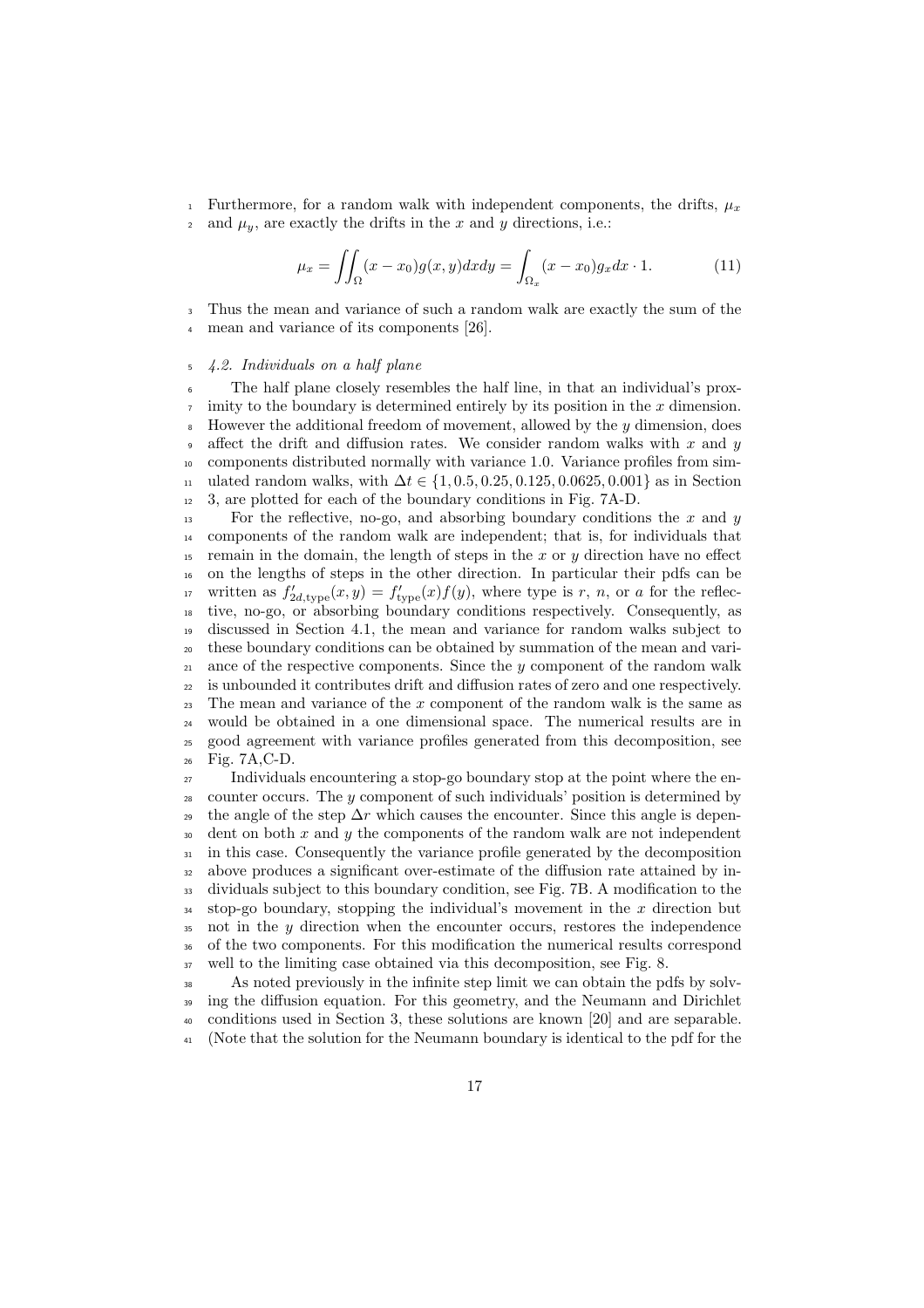

Figure 7: Variance profiles for individuals in the half plane for an impenetrable (A-C) or absorbing (D) boundary. Solid curves were obtained analytically from decomposition into the 1d limiting cases; numbering is consistent with Fig. 4 for A-C and Fig. 5 for D. The dashed reference line shows the variance that would be obtained in unbounded space. The remaining curves (symbols) were obtained numerically using the following  $\Delta t$  values: 1 - ×, 0.5 - +, 0.25 -  $\circ$ , 0.125 -  $\ast$ , 0.0625 - □, 0.001 -  $\circ$ , for a reflective (A), stop-go (B), no-go (C), or absorbing (D) boundary.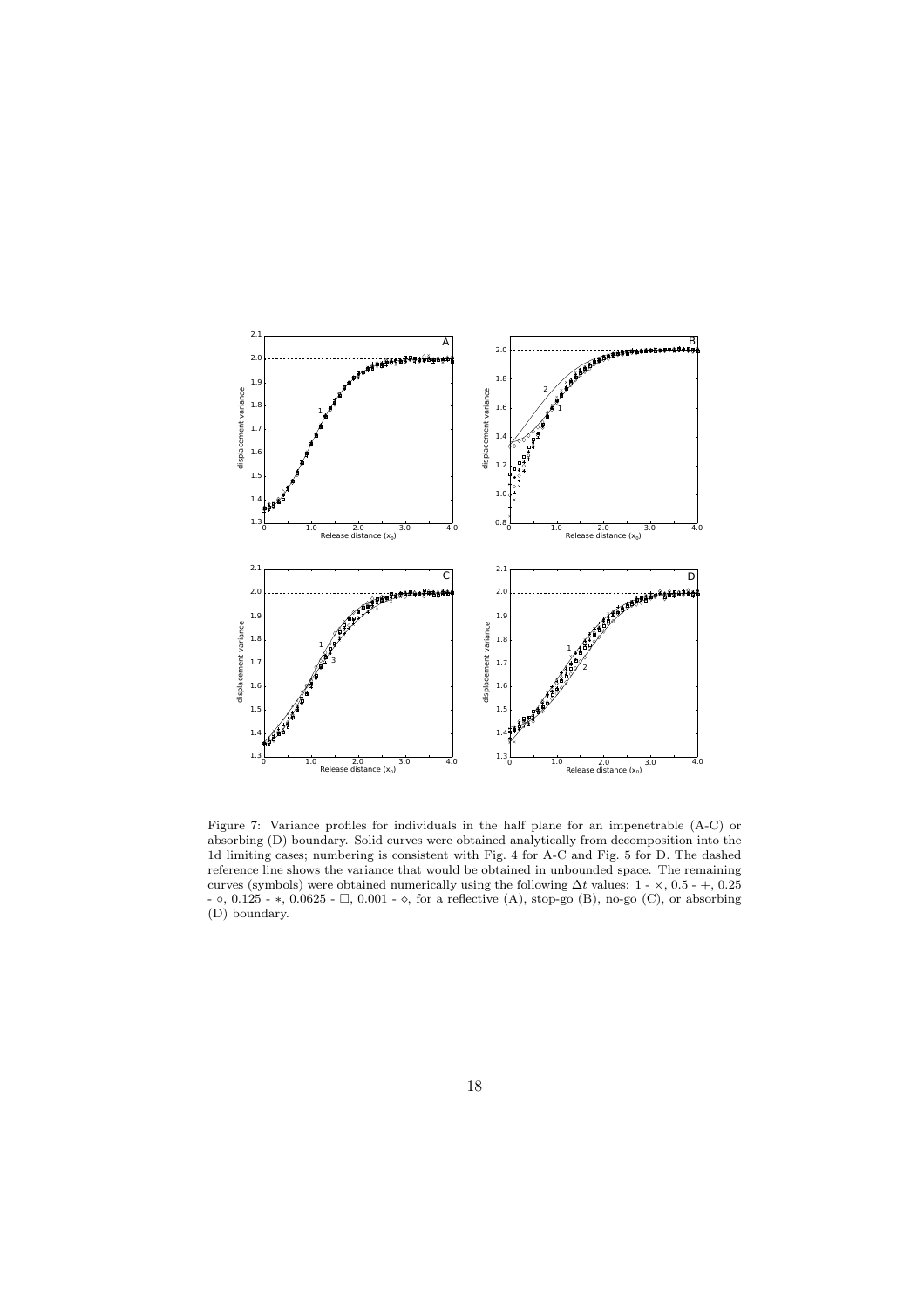

Figure 8: Variance profiles for individuals in the half plane for a modified stop-go boundary (details in the text). Solid curves were obtained analytically from decomposition into the 1d limiting cases; numbering is consistent with Fig. 4. The dashed reference line shows the variance that would be obtained in unbounded space. The remaining curves (symbols) were obtained numerically using the following  $\Delta t$  values: 1 -  $\times$ , 0.5 - +, 0.25 - ∘, 0.125 - ∗, 0.0625  $- \Box$ , 0.001 -  $\diamond$ .

 reflective boundary.) Thus the mean and variance profiles can be obtained by decomposition into one dimensional components as above. Once again the nu-3 merical results for  $\Delta t = 0.001$  are in good agreement with the variance profiles obtained via this decomposition, see Figs. 7A-D and 8.

 Finally we observe that the transition between the limiting cases of the time scaling process is unaffected by the shift to a two dimensional geometry. That is, for the stop-go and absorbing boundaries the transition is monotonic, while for the no-go boundary it is not.

 We can reasonably expect that the time scaling behaviour described here will be preserved in some regions of a domain with sufficiently long straight boundaries. We have observed so far that drift and diffusion rates become indistinguishable from those obtained in unbounded space for release points sufficiently far from a single boundary. In the same way we would expect that individuals released close to one boundary but sufficiently far from any other boundaries would behave approximately as described here. However for release points near the corners of a domain, or between two parallel boundaries that are close together, we must account for the effects of both boundaries. In the following section we consider the square domain,  $F$ , described above.

#### <sup>19</sup> 4.3. Individuals in a square finite domain

 The independence (or otherwise) of the x and y components of random walks is unaffected by the change from the half plane to the finite domain,  $F_5 = [-5, 5] \times [-5, 5]$ . Thus it is possible to express both of the infinite step limits and the one step limits for the reflective, no-go, and absorbing boundaries as decompositions into one dimensional cases. However, rather than derive the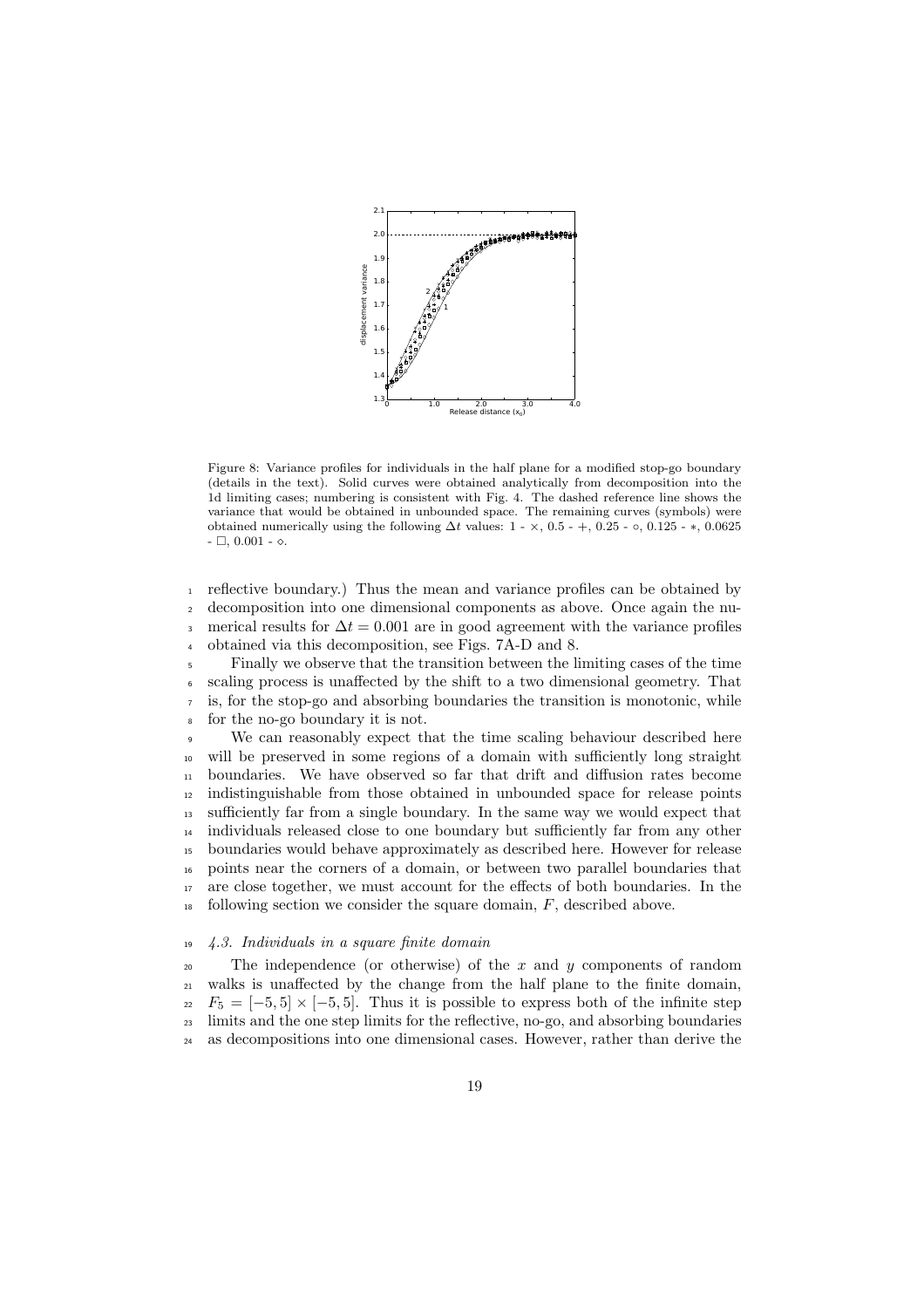

Figure 9: Approximate limiting cases of the variance profiles for individuals released in the upper right quadrant of the finite domain, F. One step limits are plotted in A, B, and C for the reflective, stop-go, and no-go/absorbing boundaries respectively. A is also the infinite step limit for the impenetrable boundary, while its counter part for the absorbing boundary is plotted in D. Note that the one step limit for the stop-go boundary was obtained numerically. (Color online.)

 appropriate one dimensional results for a finite domain, we instead approximate these limiting cases from the results obtained for a semi-finite domain in Sec- $3<sup>1</sup>$ . Given that the mean and variance for release points further than 3.5 units from any of these boundaries are indistinguishable from those obtained in unbounded space this is a reasonable approximation. Furthermore the result- ing approximate limiting cases of the variance, Fig. 9A,C-D, were found to be in good agreement with numerical results. A variance profile for the stop-go boundary in the one step limit was calculated numerically, see Fig. 9B.

<sup>9</sup> The variance profiles for the limiting cases, Fig. 9, display certain common

<sup>1</sup>Pdfs for the one step limit can be obtained by an extension of the method presented in Section 3. The appropriate pdfs for the infinite step limit are already known [27] and have been used to compute the moments of the displacement for more complex cases than are considered here [28, 29].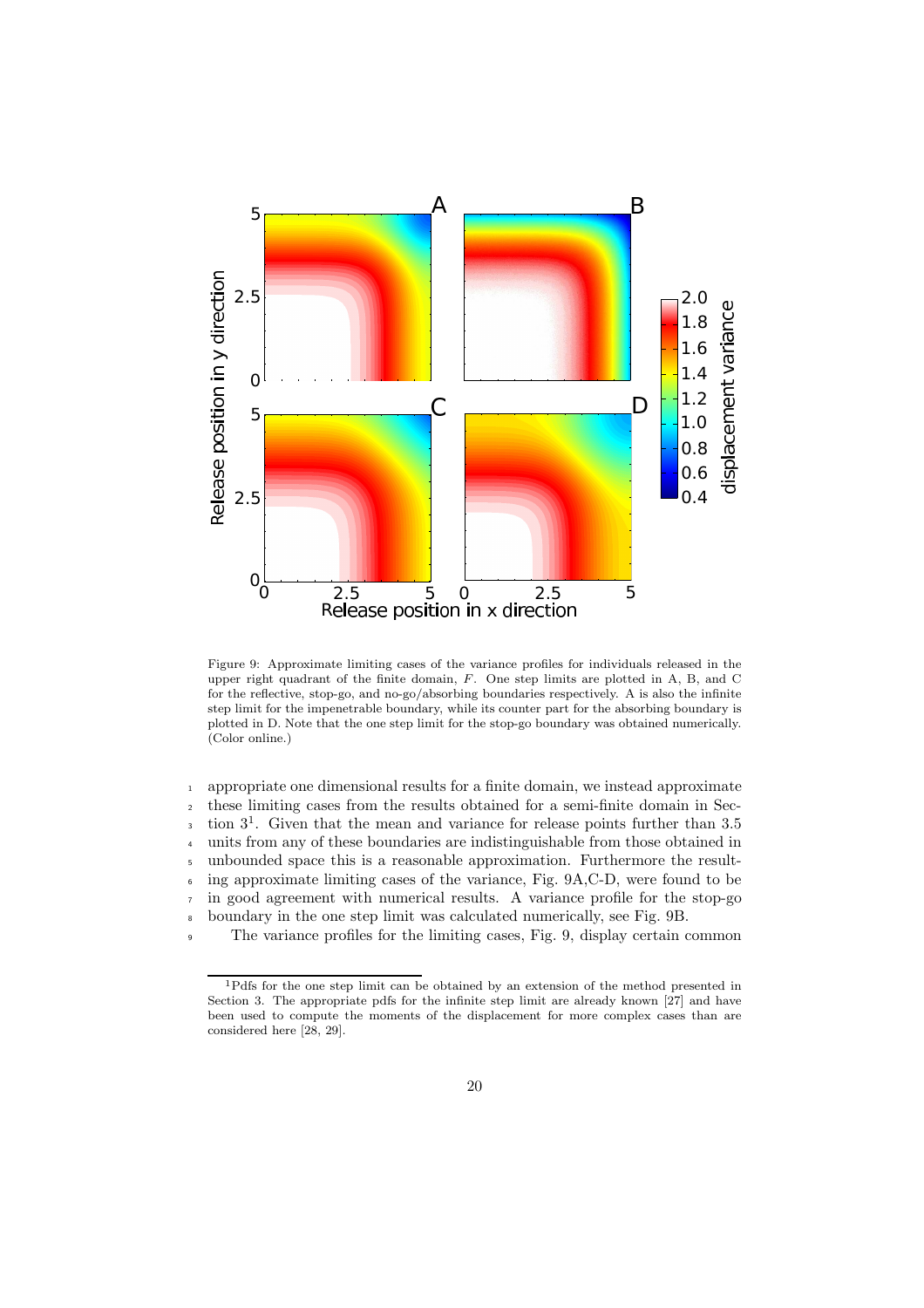

Figure 10: Cross-sections at  $y_0 = 4.9$  of the variance profiles in the finite domain for impenetrable (A-C) or absorbing (D) boundaries. Solid curves were obtained analytically from decomposition into the 1d limiting cases; numbering is consistent with Fig. 4 for A-C and Fig. 5 for D. The dashed reference line shows the variance that would be obtained in unbounded space. The remaining curves (symbols) were obtained numerically using the following  $\Delta t$ values:  $1 - \times$ ,  $0.5 - +$ ,  $0.25 - \circ$ ,  $0.125 - *$ ,  $0.0625 - \Box$ ,  $0.001 - \circ$ , for a reflective (A), stop-go (B), no-go (C), or absorbing (D) boundary.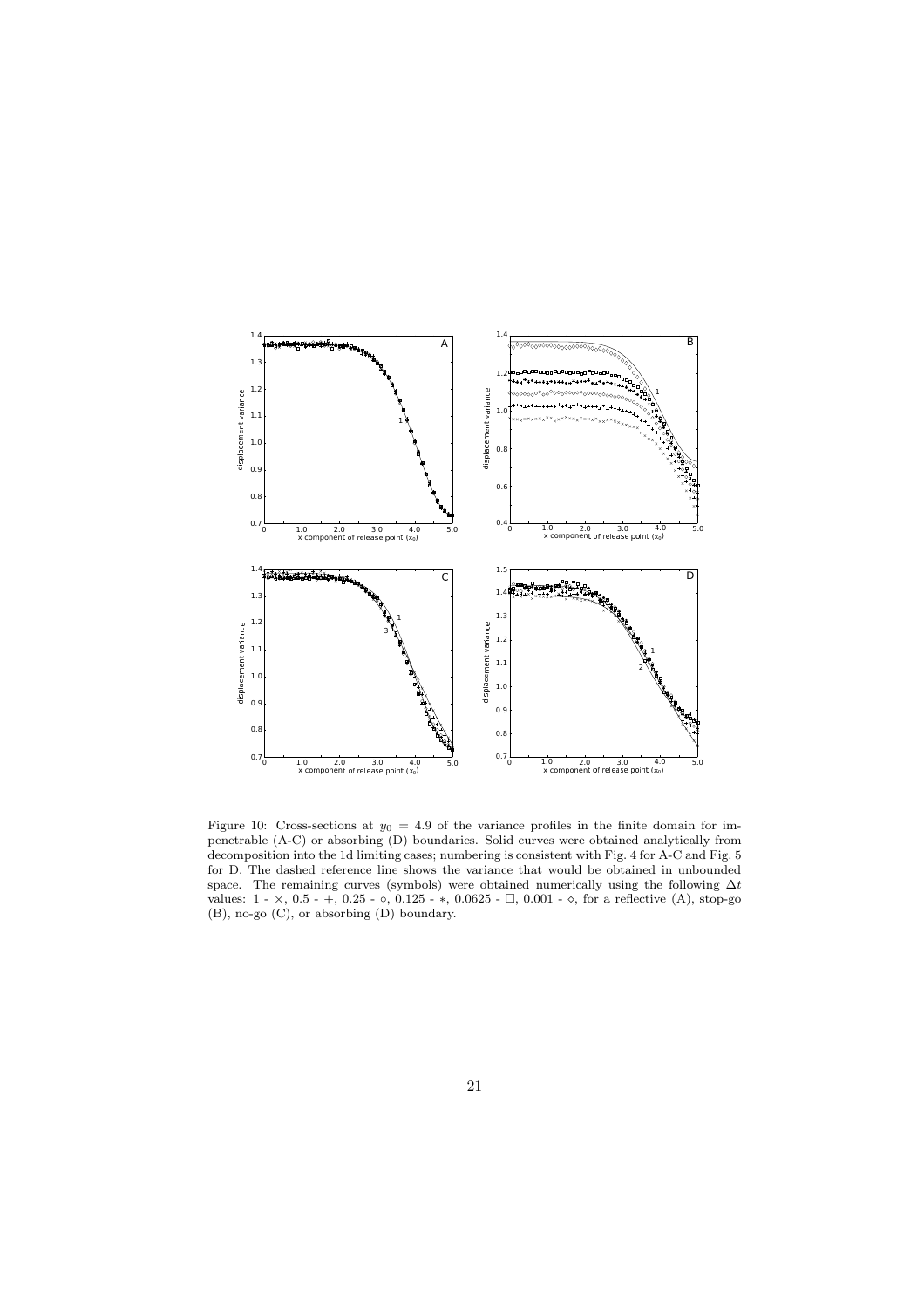

Figure 11: Sketch of path near a concave corner. Note that while the actual path never crosses the boundary the y-component does. Thus the effects of the boundary cannot be applied independently to  $x$  and  $y$  components.

1 characteristics. Firstly they are symmetric in the x and y axes and as such  $2$  we only plot the upper right quadrant of  $F$ . Secondly, the variance returns <sup>3</sup> to two, the value obtained in unbounded space, in the centre of the domain,  $-2, 2] \times [-2, 2]$ . Finally, the variance is reduced along the boundaries of the 5 domain, i.e.  $y = 5$ , and attains its minimum in the (convex) corners of the  $\epsilon$  domain i.e. at (5,5). We note that, as we expected, in the centres of the outer  $\tau$  boundaries, i.e.  $[0, 1.5] \times [0, 5]$ , the variances obtained are indistinguishable from <sup>8</sup> those obtained on the half plane, see above. The similarities between profiles, <sup>9</sup> and indeed the differences between them, follow naturally from the similarities <sup>10</sup> and differences between the one dimensional profiles.

11 Variance profiles for intermediate values of  $\Delta t$  have similar general properties <sup>12</sup> to those above, becoming more similar to the infinite step limits, i.e. Fig. 9A,D, <sup>13</sup> as  $\Delta t$  decreases. Instead of plotting full profiles for these transitional cases, we <sup>14</sup> plot a cross-section of the variance profiles (fixing  $y_0 = 4.9$ ) for each boundary <sup>15</sup> type, see Fig. 10A-D. For the reflective boundary, Fig. 10A, the limiting cases <sup>16</sup> are the same and there is no transition between them. For the no-go and <sup>17</sup> absorbing boundaries, Fig. 10C-D respectively, we observe that the limiting <sup>18</sup> profiles shift relative to each other. For example, the variances are not equal 19 for  $x_0 \in [0, 1.5]$  where the boundary at  $x = 5$  has minimal effect; thus this is <sup>20</sup> clearly an effect of the other boundary at  $y = 5$ . In the intermediate region,  $x_0 \in [2.5, 4.5]$ , where this shift brings the limiting cases closer together, the <sup>22</sup> transition for the absorbing boundary is not monotone, a clear difference from <sup>23</sup> the behaviour observed in the semi-finite cases. Finally note that the transition <sup>24</sup> for the stop-go boundary, Fig. 10, is relatively slow; even for  $\Delta t = 0.001$  the <sup>25</sup> variance profile has not yet reached infinite step limit.

<sup>26</sup> Having investigated the time scaling behaviour within the corner of a convex <sup>27</sup> domain we now move on to consider how it changes near the corners of a concave

<sup>28</sup> domain.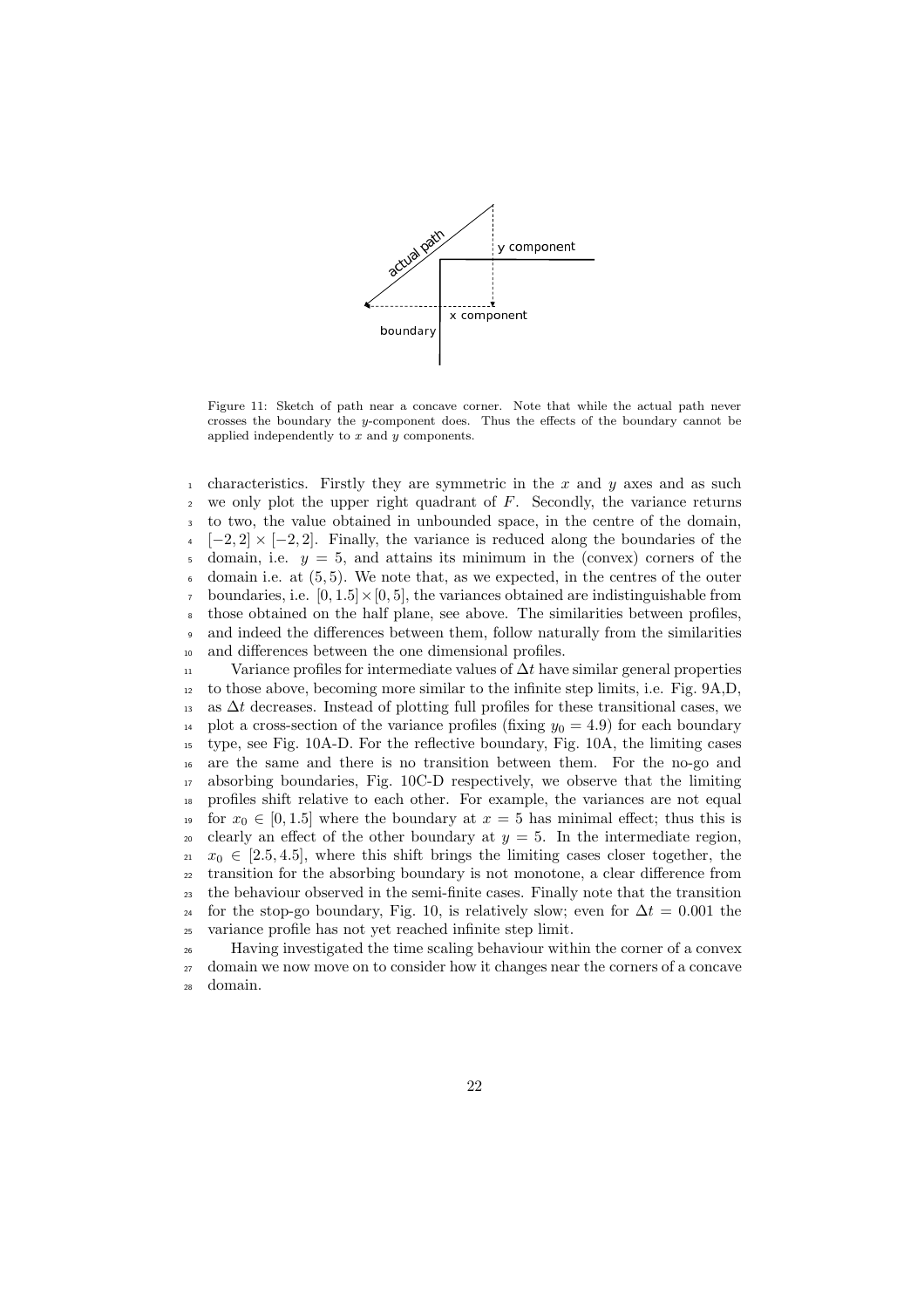#### 4.4. Individuals in an infinite domain with internal boundary

 In the previous section we showed that individuals in a finite domain behave as if on a half plane if close to only one boundary. In the region close to two boundaries, inside a convex corner, the boundaries have a more extreme effect on behaviour but these effects remain qualitatively similar to those obtained on  $H$ . In this section we consider how the corners of a concave, rather than convex, domain influence individual behaviour. Note that, in this case, the domain is not rectangular, so the decomposition described in Section 4.1 does  $\bullet$  not apply. In addition, it can readily be shown that the x and y components, at least of discrete random walks, are not independent for any of the boundary conditions considered, see sketch in Fig. 11. This significantly complicates any analytical calculation of the mean and variance of random walks subject to these boundary conditions. As such we make use of simulated random walks, <sup>14</sup> in this case in the domain  $I_1 = \mathbb{R}^2/[-1,1] \times [-1,1]$ , and consider a subset of 15 release points,  $[0, 5] \times [0, 5] \cup I_1$ . (Note that while we limit the number of release points, the only constraint on movement is imposed by the internal boundary.) 17 Variance profiles obtained for two values of  $\Delta t$ , 1 and 0.0625, are plotted in Fig. 12.

 In this domain, unlike all others considered, the mean (not shown) and variance (Fig. 12A-B) profiles for the reflective boundary are not time scale invariant. In the one step limit the variance is significantly less that 2, the value obtained in unbounded space, along the entirety of the boundary edge, while <sup>23</sup> for  $\Delta t = 0.0625$  it is only reduced significantly in the centre of the boundary. Note that even here the reduction is less than is observed in the one step limit. Furthermore, in the one step limit, the variance profile appears to be split by 26 narrow regions along the diagonals  $x = y$  and  $x = -y$  where the variance  $y = y$  is approximately 2 irrespective of distance from the boundary. Note that these is approximately 2 irrespective of distance from the boundary. Note that these regions are relatively close to the (concave) corners of the boundary. For smaller <sup>29</sup> values of  $\Delta t$  the variance profile becomes more homogeneous in this region.

 The variance profiles for the stop-go and no-go boundaries, Fig. 12C-D and E-F respectively, follow the patterns that we have observed previously. In the one step limit, the stop-go boundary induces a bigger decrease in the variance than the reflective boundary and the effect of the boundary decreases similarly <sup>34</sup> as the distance between the release point and the boundary increases. The effect of the no-go boundary is similar in size to that of the reflective boundary close to the boundary, but it initially decreases more quickly. For these boundary conditions there is no inhomogeneity along the diagonals of the domain. For  $\Delta t = 0.0625$  the profiles for these boundaries are similar, although not identical, 39 to that for the reflective boundary at the same  $\Delta t$ . The variances are generally lower for the stop-go boundary and higher for the no-go boundary.

 As we would expect the variance profile for absorbing boundary, Fig. 12G, is indistinguishable from that for the no-go boundary in the one step limit. For  $\Delta t = 0.0625$ , the profile, Fig. 12H, is relatively homogeneous showing a gradual increase in the variance from about 1.8 units near the boundary to 2 units far <sup>45</sup> from the boundary. There are small regions of lower variance,  $\approx 1.7$  units,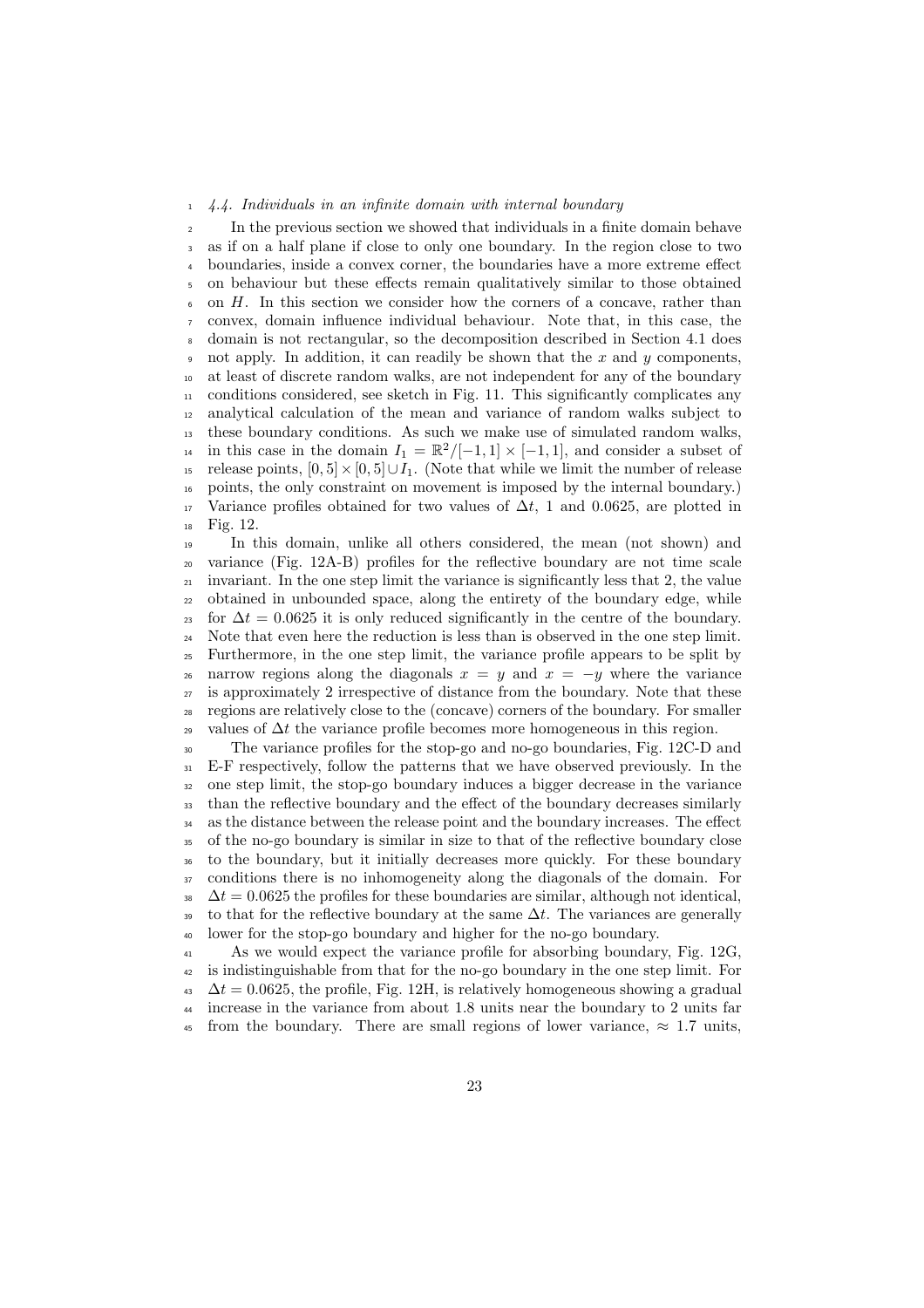

Figure 12: Variance profiles for reflective (A-B), stop-go (C-D), no-go (E-F), and absorbing  $(G-H)$  boundaries in a subset of the upper right quadrant of  $I_1$ . Profiles were calculated numerically for  $\Delta t$  values of 1 (left) and 0.0625 (right). The region in the lower left corner of each plot, containing a black cross, is within the internal boundary. (Color online.)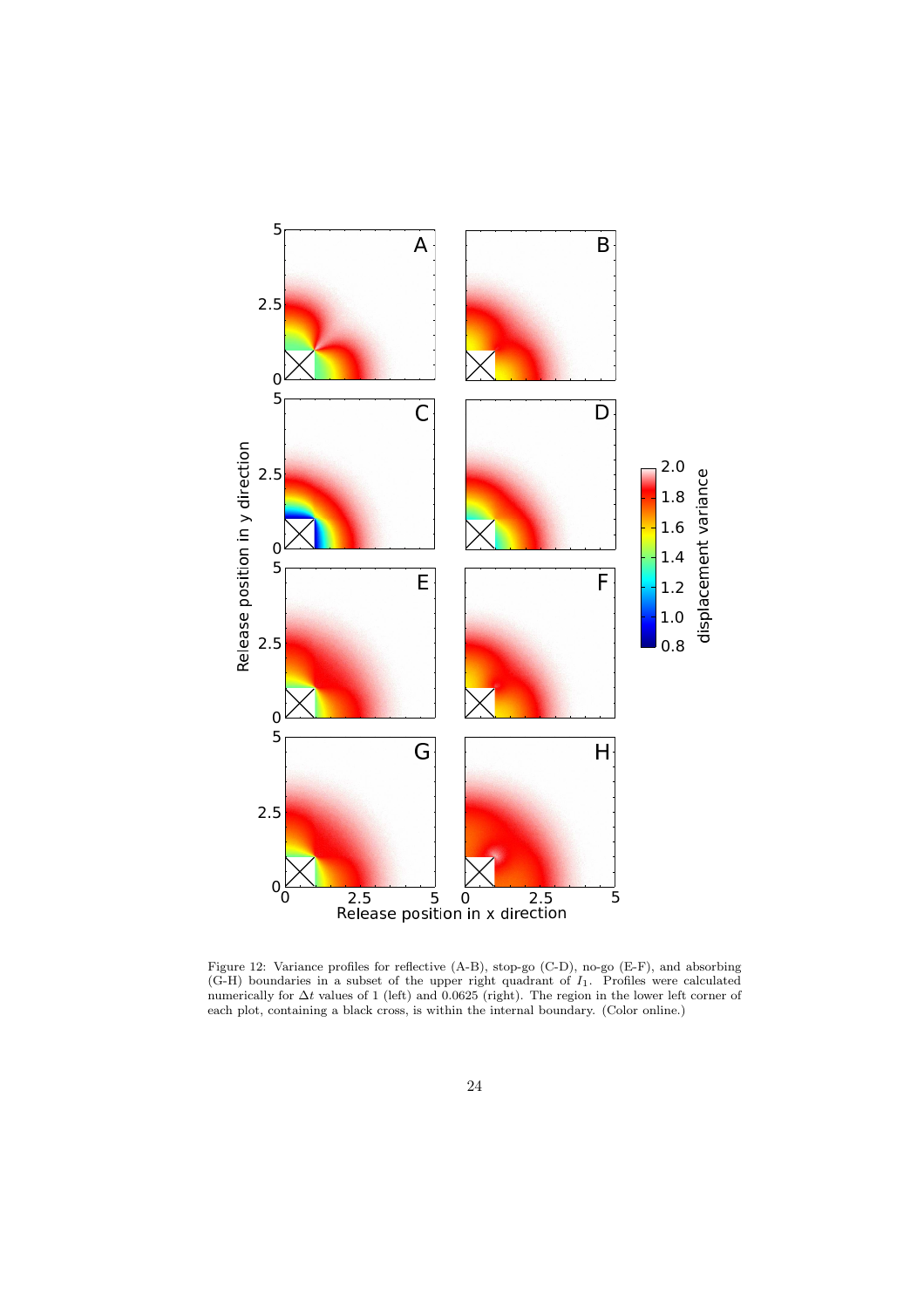

Figure 13: Cross-sections at  $y_0 = 1.1$  of the variance profiles in  $I_1$  for impenetrable (A-C) or absorbing (D) boundaries. The horizontal dashed line shows the variance that would be obtained in unbounded space. The vertical dashed line indicates the position of a corner of the internal boundary. The remaining curves (symbols) were obtained numerically using the following  $\Delta t$  values: 1 - ×, 0.5 - +, 0.25 - ∘, 0.125 - ∗, 0.0625 - □, for a reflective (A), stop-go (B), no-go (C), or absorbing (D) boundary.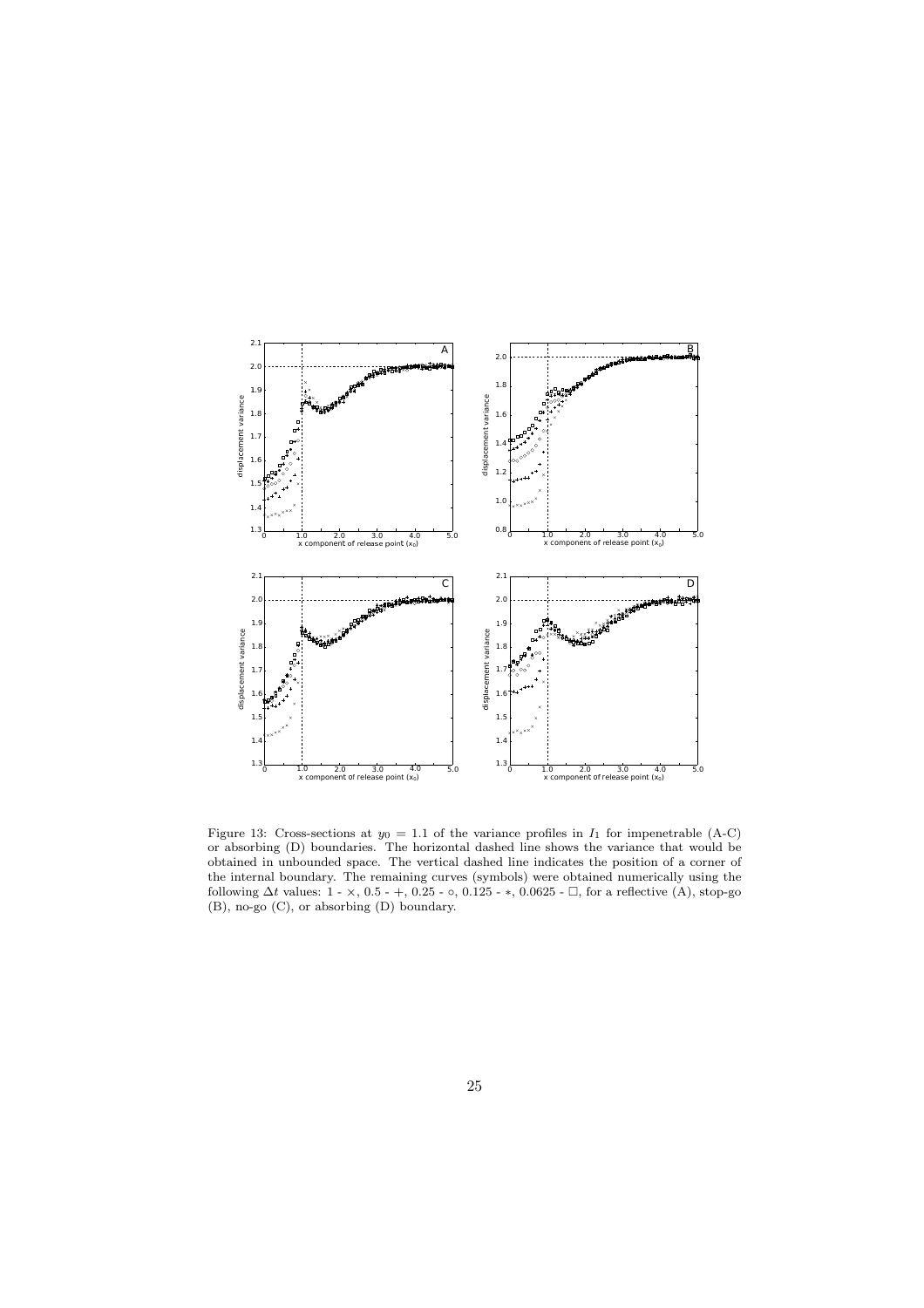

Figure 14: Cross-section at  $y_0 = 5.1$  of the variance profile for a reflective boundary in the domain  $I_5 = \mathbb{R}^2/[-5, 5] \times [-5, 5]$ . The curves (symbols) were obtained numerically using the following  $\Delta t$  values:  $1 - \times$ ,  $0.5 - +$ ,  $0.25 - \circ$ ,  $0.125 - *$ ,  $0.0625 - \Box$ ,  $0.001 - \circ$ .

1 around the x and y axes, extending from the centres of the boundaries, and a 2 small region of higher variance,  $\approx 1.9$  units, near the (concave) corners of the <sup>3</sup> boundary.

4 As in the previous section we examine the intermediate values of  $\Delta t$  in more <sup>5</sup> detail by taking cross-sections through the variance profiles, in this case at  $y_0 = 1.1$ , plotted in Fig. 13A-D. In each case we see that the variance increases along the boundary  $y = 1$ , i.e. for  $x_0 \in [0, 1]$ , drops briefly just beyond the s corner with the boundary  $x = 1$ , i.e. for  $x<sub>0</sub> < 2$ , before increasing again for <sup>9</sup> release points further from the boundary. There is no particularly evident loss <sup>10</sup> of monotonicity in the transition processes although we should note that, for the 11 no-go boundary, the variances obtained near  $y = 1$  for  $\Delta t = 0.0625$  are smaller <sup>12</sup> than those obtained for the reflective boundary. Hence, assuming that the no-go <sup>13</sup> variance profile will converge to that for the reflective boundary (as it does in <sup>14</sup> every other case) the complete process will necessarily be non-monotonic.

15 Note that, for  $x > 1.5$ , the cross-section of the variance profile for the re-<sup>16</sup> flective boundary is effectively time scale invariant. The biggest differences in <sup>17</sup> variance between time scales appear to occur just before the (concave) corner at  $18 \quad (1, 1)$  is reached. We would expect that, for a sufficiently large internal bound-<sup>19</sup> ary, the variance profile would return to that obtained in the semi-finite domain <sup>20</sup> and thus that time scale invariance would be restored. To investigate how far <sup>21</sup> this effect of the concave corner can extend we simulated random walks in a do-22 main with a larger internal boundary,  $I_5 = \mathbb{R}^2 / [-5, 5] \times [-5, 5]$ . A cross-section, <sup>23</sup> for  $y_0 = 5.1$ , of the variance profiles in this domain is plotted in Fig. 14. In <sup>24</sup> the single step limit the effect of the concave corner at  $(5, 5)$  is observed only <sup>25</sup> relatively close to it ( $x_0 > 4.5$ ). As  $\Delta t$  decreases this effect spreads back along <sup>26</sup> the boundary eventually effecting  $x_0 > 3$  for  $\Delta t = 0.001$ . For smaller  $x_0$  time <sup>27</sup> scale invariance is restored in all cases.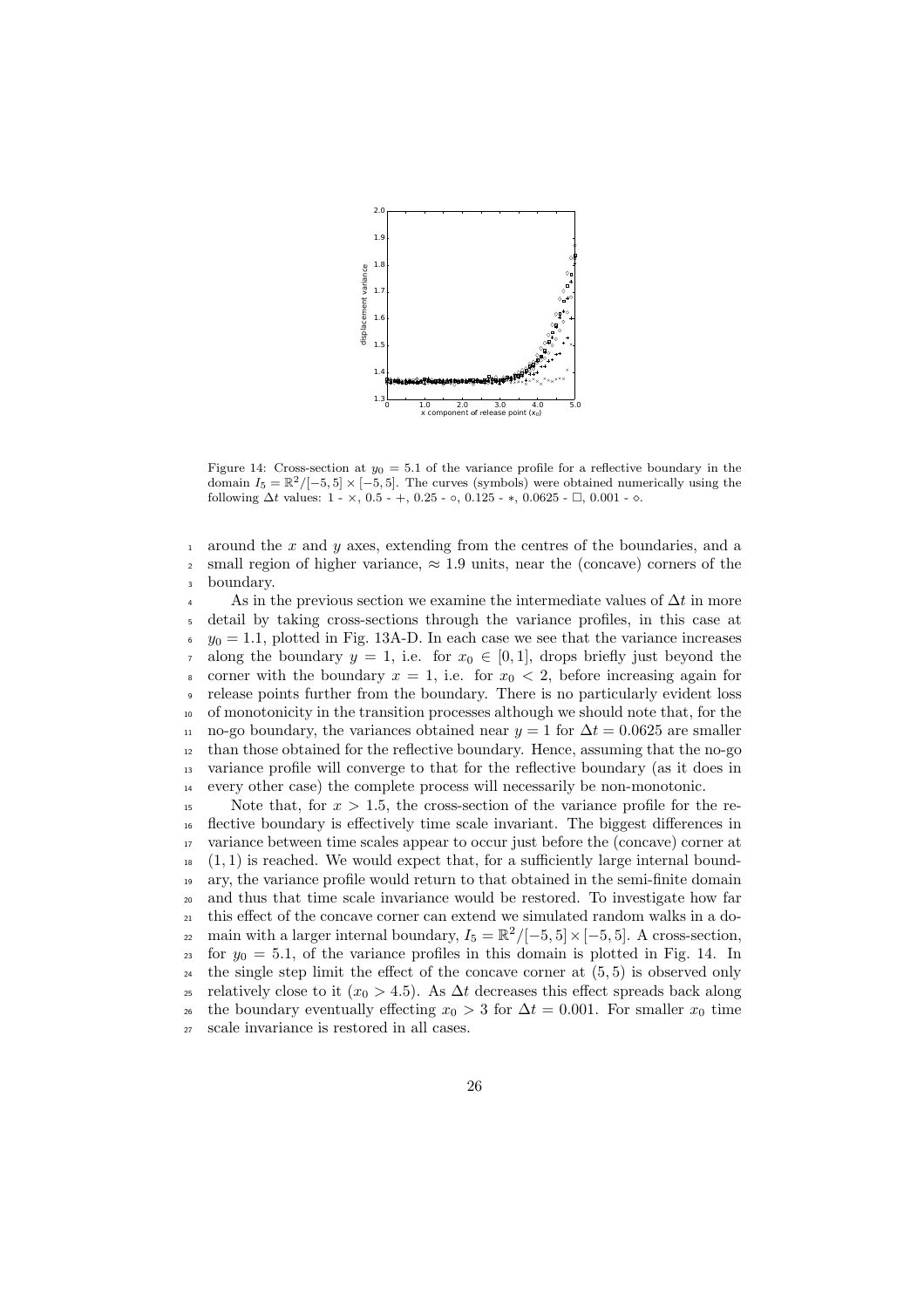This interesting result concludes our study of two dimensional domains. In the following section we discuss the wider context of these results.

#### 5. Discussion and conclusions

 When modelling ecological movement using random walks it is generally beneficial to choose a random walk that produces behaviour which can be made independent of the choice of time scale. The framework required to do this in unbounded space is well established. However, the effects of boundaries on time scaling behaviour is relatively unexplored. In this work we have investigated how different boundary conditions affect time scale invariance of the mean squared displacement of Brownian random walks. Our key results are as follows:

 1. Loss of time scale invariance is typically associated with non-conservative boundary conditions, that is, those boundary conditions which cause some part of the random walk to be discarded.

<sup>14</sup> 2. It is possible to determine whether time scale invariance will be lost by considering two relatively simple limiting cases in a one dimensional (sub)- system. Exact solutions for these limiting cases can be determined using analysis of the pdf generating the random walk and the diffusion equation.

 3. These one dimensional results can be extended directly to two dimensional systems where the components of the random walk remain independent when subject to a boundary encounter and the domain itself is rectangular. In such cases the drift and diffusion rates are obtained by summing those obtained in a one dimensional system. Where these conditions are not met a formal two dimensional analysis is required and the time scale invariance of even the conservative, reflective, boundary condition can be lost.

 4. The drift and diffusion rates close to an absorbing boundary increase as the random walk used becomes finer. As discussed in Section 3.3 this phenomenon results from an increased chance to leave the domain for smoother random walks.

 In the majority of cases where time-scale invariance is lost the drift and dif-<sup>30</sup> fusion rates for intermediate values of  $\Delta t$  shift monotonically from one limiting case to the other. Where this is the case it may be possible to approximate the <sup>32</sup> intermediate profiles by taking a suitably weighted average of the limiting cases. Typically this transition is not monotone when the limiting cases are relatively close together for a large range of release points and intersect somewhere in this range. In such cases, the mean and variance profiles pass through the infinite 36 step limit as  $\Delta t$  decreases before converging back to it, cf Figs. 4E-F and 10C-D. A weighted average is clearly not appropriate in such cases, but given that the process remains relatively simple some mathematical description of the process should be possible. Investigation of these possibilities provides one potential avenue for further work in this area.

 In a broader context, we should ask whether the observed loss of time scale invariance has an impact on a longer time scale. Models of individual movement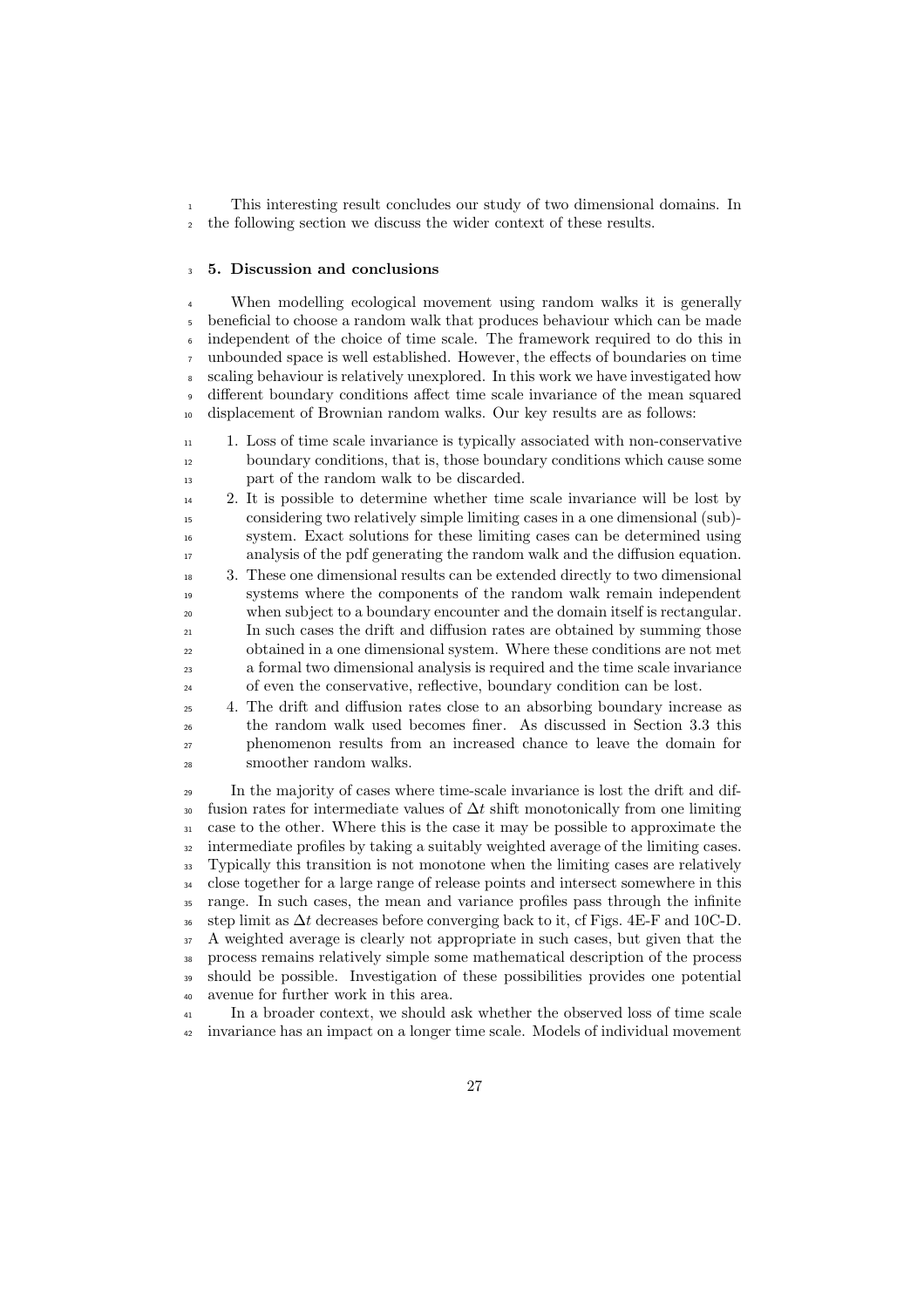

Figure 15: Trap count trajectories plotted against time. Solid curve corresponds to the solution obtained from the diffusion equation,  $D = 1.0$ . Remaining curves produced from simulated random walks ( $\Delta t$  in the inset key) with the same effective speed.

 will rarely only consider a single unit of time, and consequently relatively long random walks will typically be used. One might assume that this allows all such models to be treated as if in the diffusion limit, thus circumventing this problem.

 One application of the random walk framework is in the analysis of pest in- sect trap counts [14, 30]. The cummulative number of individuals trapped from a population performing a Brownian random walk can be simulated numeri- cally or predicted from the diffusion equation. Trajectories of these cummula-9 tive trap counts obtained for the range of  $\Delta t$  values used throughout this work  $10 \left( \Delta t = \{1.0, 0.5, 0.25, 0.125, 0.0625\} \right)$  differ from that obtained from the diffusion<br>11 solution and each other. Fig. 15, despite having the same dispersal rate D. All solution and each other, Fig. 15, despite having the same dispersal rate  $D$ . All of these random walks contain at least 100 steps so it is clear that the effects of loss of time scale invariance do not disappear for long random walks.

 In conjunction with point 4) above, this long term effect of time scale on interactions with an absorbing boundary is particularly important in the con- text of climate change and habitat fragmentation. The effect of dispersal out of shrinking habitats on a population's dynamics have been a topic of much recent research, see for example [31, 32]. Models of the problem make use of dispersal kernels which vary with spatial position. When designing these ker- nels, or parameterising them from data, the interaction between the time scale of the individual's movement and the effect of the boundary must be taken into account.

 Mean field approximations, such as the diffusion equation, are very useful tools for the study of dispersing populations as they provide a direct link between model dynamics and parameters, see for example [3]. However, where time scale invariance is lost, they only exactly describe a limiting case of the movement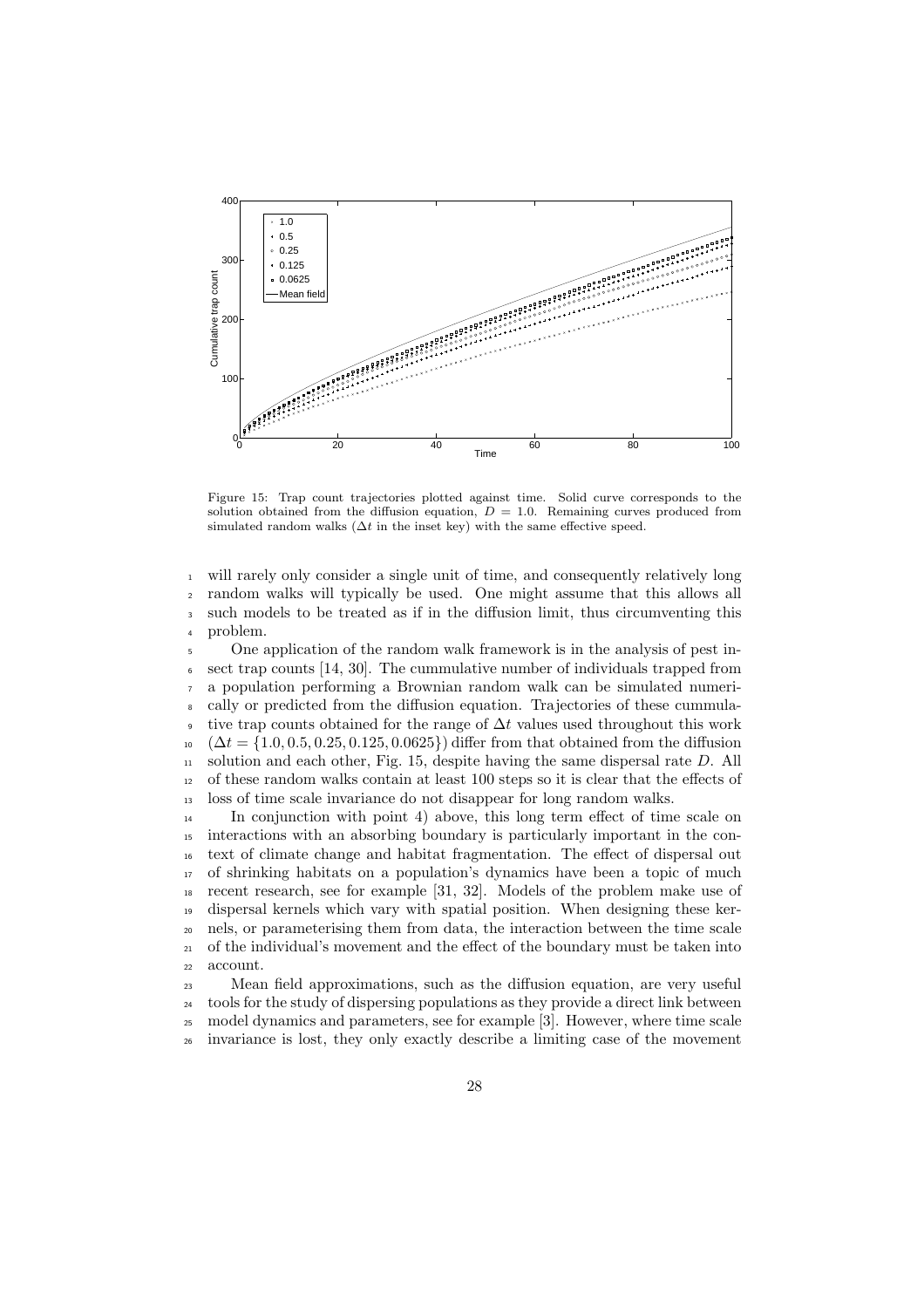<sub>1</sub> behaviour, i.e. where  $\Delta t \rightarrow 0$ . Where this condition does not apply, say for a movement model with a correlation between subsequent steps (such as the Correlated Random Walk [33]) which becomes Brownian only for relatively large  $\Delta t$ , a correction must be applied to the solution of the mean field equation. This work provides the basis on which such a correction technique can be developed. Empirical studies of animal movement often make use of random walk mod- els. Where the domain of movement is confined the boundary effects outlined in this paper will, naturally, influence any estimates of the drift and diffusion rates of individuals. Indeed Giuggioli et al. show how these estimates may be affected by the size of a finite domain with impenetrable boundaries for smooth random walks [28]. Of course, as this work has shown, the size of the domain is not the only factor which influences such estimates. Where the movement of individuals is most naturally approximated by a discrete random walk, or if, as above, a correlated random walk should be used, the time scale of the walk becomes an important factor. In such cases it may be possible to estimate the natural time scale of the animal movement by comparing estimates of drift and diffusion rates in confined and unconfined domains.

#### Acknowledgments

 This work was supported by The Leverhulme Trust through grant F/00-  $20 \quad 568/X$ .

#### References

- [1] Murray, J.D. 1989, Mathematical biology, London: Springer.
- [2] Turchin, P. 1998, Quantitative analysis of animal movement, Sunderland: Sinauer.
- [3] Mendez, V., Campos, D., & Bartumeus, F. 2014, Stochastic foundations in movement ecology: Anomalous diffusion, front propagation and random searches, Berlin: Springer.
- [4] Sheratt, J.A., Lewis, M.A., & Fowler, A.C. 1995 Ecological chaos in the wake of invasion, Proc. Natl. Acad. Sci. 92:2524-2528. (DOI 10.1073/pnas.92.7.2524)
- [5] Adamson, M.W., & Morozov, A.Y. 2012 Revising the role of species mo- bility in maintaining biodiversity in communities with cyclic competition, Bull. Math. Biol. 74:2004-2031. (DOI 10.1007/s11538-012-9743-z)
- [6] Grimm, V., & Railsback S.F. 2005, Individual-based modelling and ecology, Princeton: Princeton University Press.
- [7] Moorcroft, P.R., & Barnett, A. 2008 Mechanistic home range models and <sup>37</sup> resource selection analysis: a reconciliation and unification, *Ecology* 89(4), 1112-1119. (DOI 10.1890/06-1985.1)
	-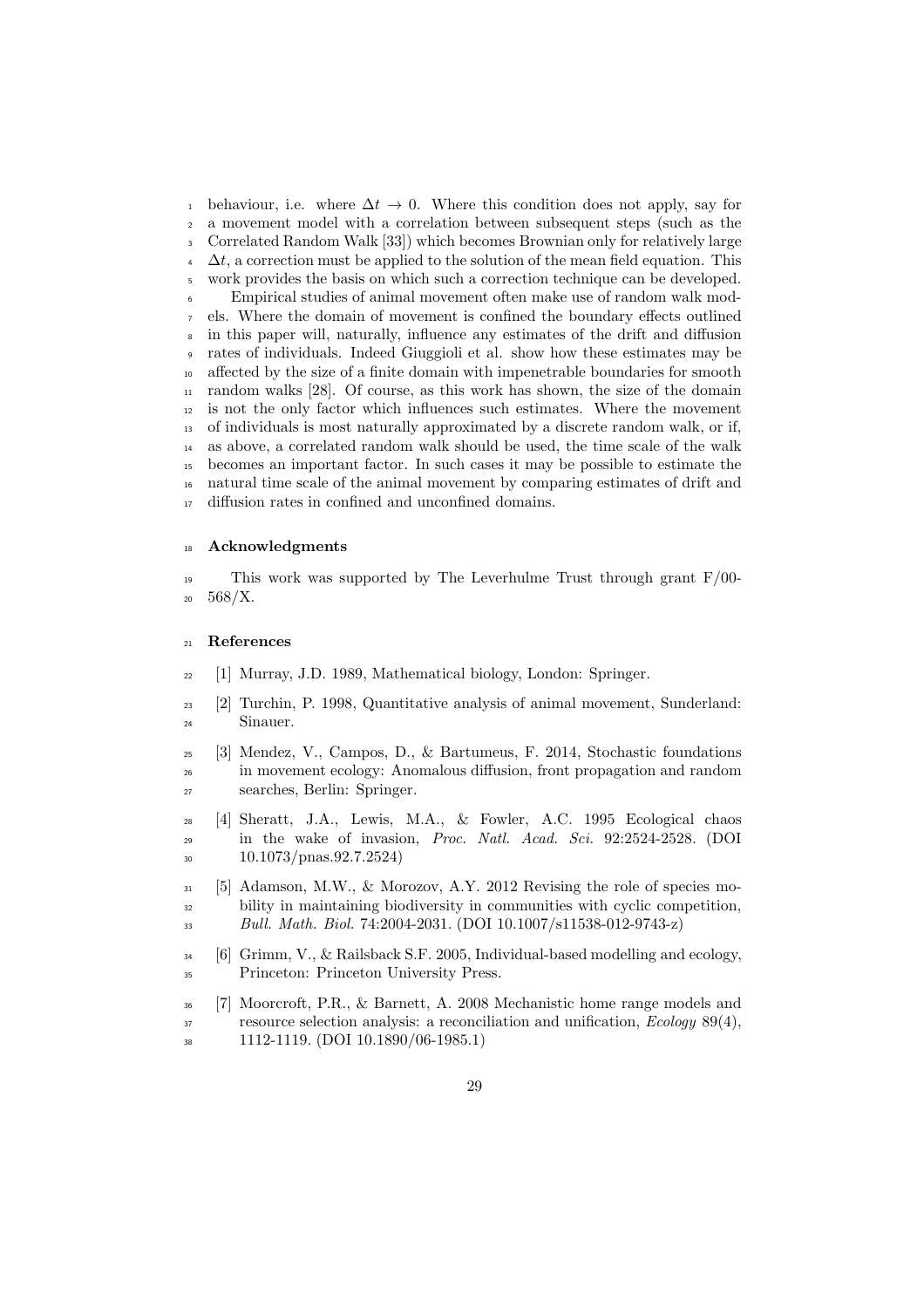- [8] Preisler, H.K., Ager, A.A., & Wisdom, M.J. 2013, Analyzing animal move- ment patterns using potential functions. Ecosphere, 4(3): article 32. (DOI:  $3 \qquad 10.1890/\text{es}12\text{-}00286.1)$
- [9] Berg, H.C. 1983, Random walks in biology, Princeton: Princeton University Press.
- $6\quad$  [10] Codling, E.A., Plank, M.J., & Benhamou, S. 2008 Random walk models in biology, J. R. Soc. Interface 5:813-834. (DOI 10.1098/rsif.2008.0014)
- [11] Turchin, P. & Thoeny, W.T. 1993 Quantifying dispersal of southern pine **9** beetles with mark-recapture experiments and a diffusion model, *Ecol. Appl.* 10 3(1):87-198. (DOI 10.2307/1941801)
- [12] Viswanathan, G.M., Buldyrev, S.V., Havlin, S., Da Luz, M.G.E., Raposo, E.P., & Stanley, H.E. 1999 Optimizing the success of random searches, *Nature* 401:911-914. (DOI 10.1038/44831)
- [13] Bartumeus, F., da Luz, M.G.E., Viswanathan, G.M., & Catalan, J. 2005 Animal search strategies: a quantitative random-walk analysis. Ecology, 86(11):3078-3087. (DOI 10.1890/04-1806)
- [14] Petrovskii, S.V., Bearup, D., Ahmed, D.A., & Blackshaw, R. 2012 Estimat-<sup>18</sup> ing insect population density from trap counts, *Ecol. Complex.*, 10, 69-82. (DOI 10.1016/j.ecocom.2011.10.002)
- [15] Potts, J.R., Bastille-Rousseau, G., Murray, D.L., Schaefer, J.A., & Lewis, M.A. 2014, Predicting local and non-local effects of resources on animal <sup>22</sup> space use using a mechanistic step selection model, *Methods Ecol. Evol.*, 5:253-262. (DOI 10.1111/2041-210X.12150)
- [16] Sornette, D. 2003, Critical phenomena in natural sciences, 2nd edn., Berlin: Springer.
- [17] Hern´andez-Garcia, E., Pesquera, L., Rodriguez, M.A., & San Miguel, M. 1987 First-passage time statistics: Processes driven by Poisson noise, Phys. Rev. A 36(12), 5774-5781. (DOI 10.1103/PhysRevA.36.5774)
- [18] Balescu, R. 1975, Equilibrium and nonequilibrium statistical mechanics, New York: John Wiley.
- [19] Einstein, A. 1905 On the movement of small particles suspended in station-32 ary liquids required by the molecular-kinetic theory of heat, Ann. Phys.  $33 \hspace{1.5cm} 322(8),\, 549-560. \; (DOI\ 10.1002/andp.19053220806)$
- [20] Crank, J. 1975, The mathematics of diffusion, Oxford, UK: Oxford Univer-sity Press.
- [21] Forester, J.D., Im, H.K., & Rathouz, P.J. 2009, Accounting for animal movement in estimation of resource selection functions: sampling and data analysis, Ecology 90(12):3554-3565. (DOI 10.1890/08-0874.1)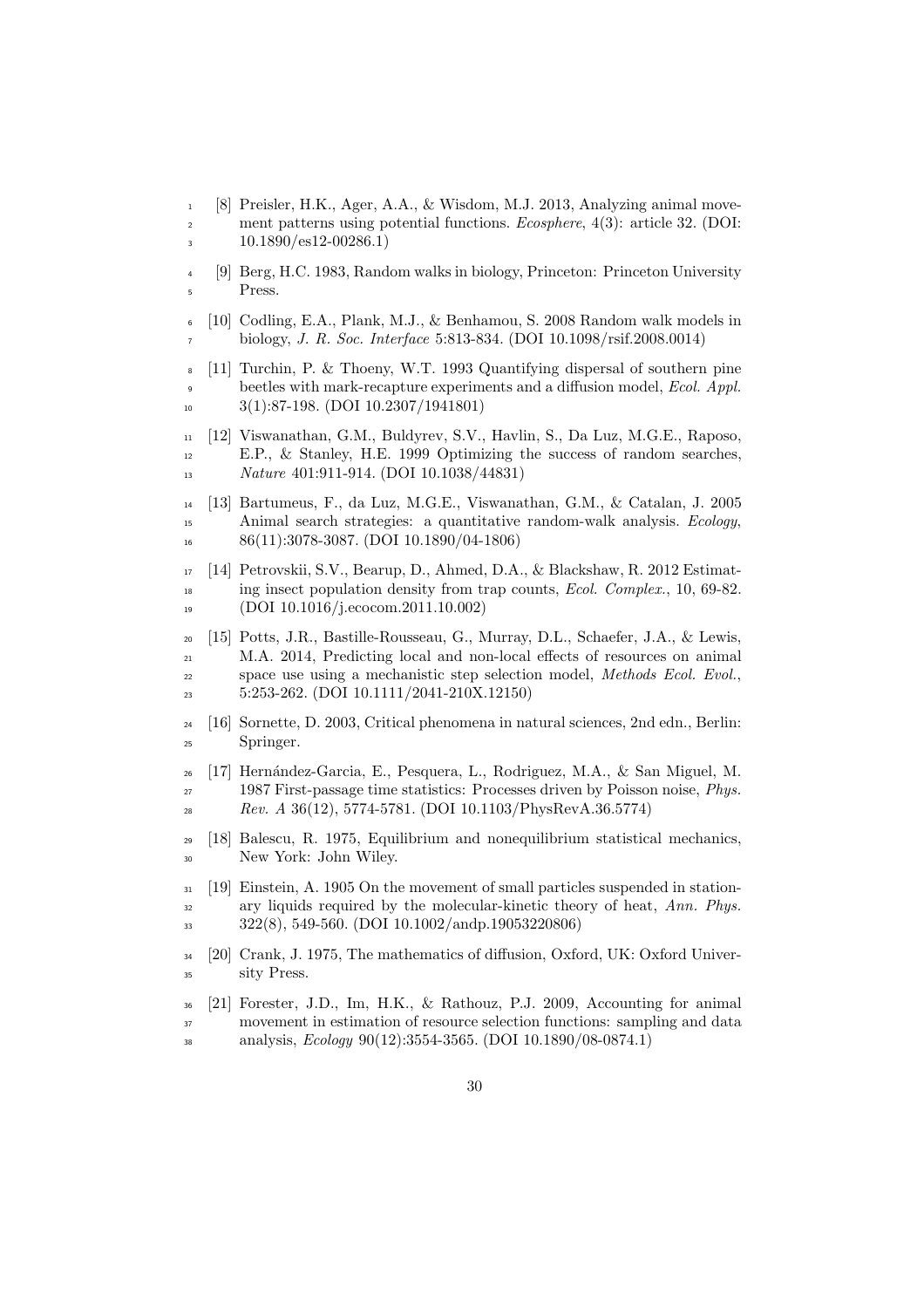- [22] Grimmett, G. & Stirzaker, D. 2001, Probability and random process. Ox-ford, UK: Oxford University Press.
- [23] Leone, F.C., Nelson, L.S., & Nottingham R.B. 1961, The folded normal distribution, *Technometrics*, 3(4):543-550. (DOI 10.2307/1266560)
- [24] Aslangul, C. 1999, Diffusion of two repulsive particles in a one-6 dimensional lattice, *J Phys A: Math. Gen.* 32:3993-4003. (DOI 10.1023/a:1004548430438)
- [25] Tikhonov, A.N. & Samarskii, A.A. 1990, Equations of mathematical physics. Dover books on physics, Vol. 39. New York, USA: Dover Pub-lications.
- [26] Chandrasekhar, S. 1943, Stochastic Problems in Physics and Astronomy, Rev. Mod. Phys., 15(1):1-89. (DOI 10.1103/RevModPhys.15.1)
- [27] Carslaw, H.S. & Jaeger, J.C. 1959, Conduction of heat in solids. Oxford, UK: Oxford University Press.
- 15 [28] Giuggioli, L., Abramson, G., Kenkre, V.M., Suzán, G., Marcé, E., & Yates, T.L. 2005, Diffusion and home range parameters from rodent pop- ulation measurements in Panama, B. Math. Biol. 67(5):1135-1149. (DOI 18 10.1016/j.bulm.2005.01.003)
- [29] Giuggioli, L., Potts, J.R., & Harris, S. 2012. Predicting oscillatory dynamics in the movement of territorial animals, J. R. Soc. Interface, 9(72):1529- 1543. (DOI 10.1098/rsif.2011.0797)
- [30] Petrovskii, S.V., Petrovskaya, N., & Bearup, D. 2014 Multiscale ap- proach to pest insect monitoring: Random walks, pattern formation, <sup>24</sup> synchronisation and networks, *Phys. Life Rev.* 11(3):467-525. (DOI 10.1016/j.plrev.2014.02.001)
- [31] Van Kirk, R.W. & Lewis, M.A. 1997, Integrodifference models for per- sistence in fragmented habitats, B. Math. Biol., 59(1):107-137. (DOI 10.1007/bf02459473)
- [32] Zhou, Y. & Kot, M. 2011, Discrete-time growth-dispersal models with shift-ing species ranges, Theor. Ecol., 4:13-25. (DOI 10.1007/s12080-010-0071-3)
- [33] Kareiva, P.M. & Shigesada, N. 1983, Analyzing insect movement as a corre-lated random walk, Oecologia, 56(2-3):234238. (DOI 10.1007/bf00379695)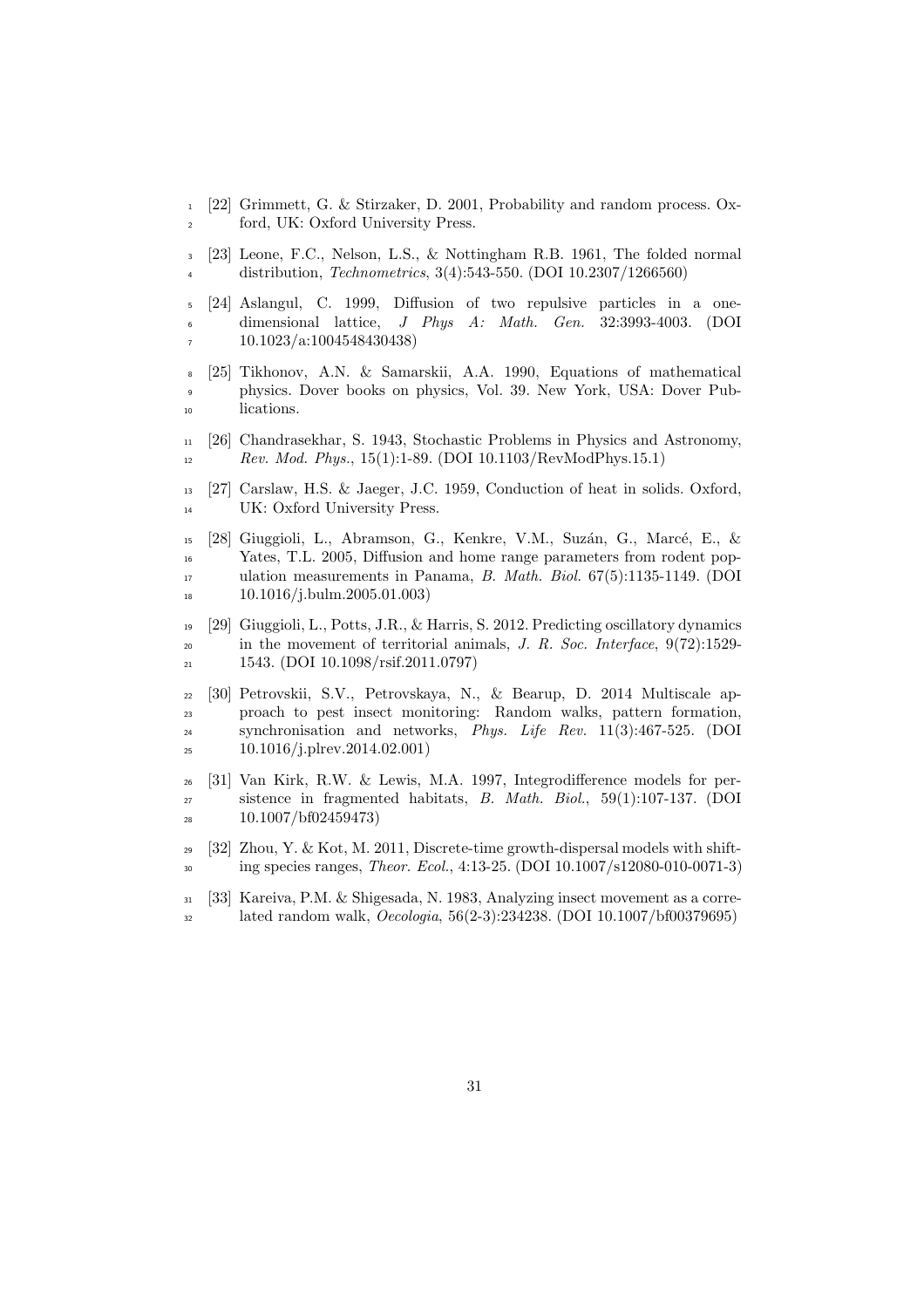

Figure A.16: Mean square displacement profiles for two step random walks. Solid curves obtained by numerical evaluation of the position pdf obtained by convolution, details in the text. The remaining curves are as described in the figures in Section 3. (a) With a stop-go boundary; (b) With an absorbing boundary.

#### $1$  Appendix A. Analytical derivation of pdfs for intermediate  $\Delta t$  in 1D

<sup>2</sup> It is possible to extend the method used to obtain the profiles for one step <sup>3</sup> limit, see Section 3, to other values of  $\Delta t$ . The position pdf for these cases can <sup>4</sup> be derived by inductive convolution of the appropriate kernel, i.e.:

$$
f^{(n)}(x_1; x_0, \sigma^2) = \int_0^\infty f^*(x_1; y, \cdot) f^{(n-1)}(y; x_0, \cdot) dy,
$$
 (A.1)

• where  $f^*$  denotes  $f^{(1)}$  and y is a dummy variable. For the Neumann boundary <sup>6</sup> condition the kernel is simply the position pdf for the corresponding boundary condition, taking into account the need to rescale the standard deviation. Thus <sup>8</sup> for the reflective boundary condition we take  $f^* = f'_r(x_1; x_0, σ^2/2)$ . The position <sup>9</sup> pdf (considering only possible positions) for the second step is then:

$$
f^{(2)}(x_1; x_0, \sigma^2) = \int_0^\infty f'_r(x_1; y, \frac{\sigma^2}{2}) f'_r(y; x_0, \frac{\sigma^2}{2}) dy.
$$
 (A.2)

<sup>10</sup> In this case a closed form of the right hand side can be found as follows. We  $\mu_1$  begin by substituting in the definition of  $f'_r$ , Table 1(i), and multiplying out <sup>12</sup> terms to obtain:

$$
f^{(2)}(x_1; x_0, \sigma^2) = \int_0^\infty f_{x_1, y} f_{y, x_0} + f_{x_1, y} f_{-y, x_0} + f_{-x_1, y} f_{y, x_0} + f_{-x_1, y} f_{-y, x_0} dy,
$$
\n(A.3)